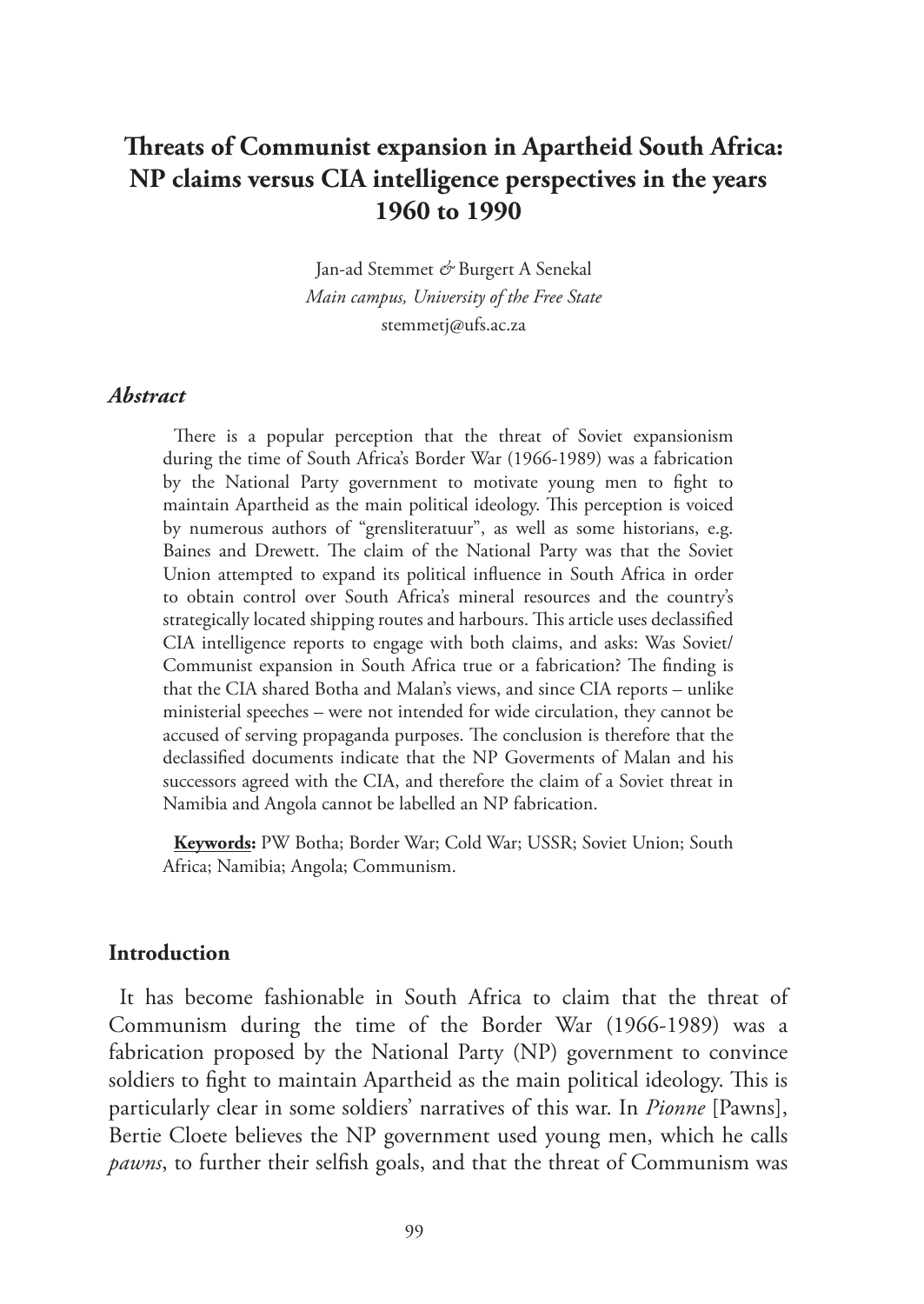a constructed fiction: "Als was deeglik beplan en uitgewerk. [...] Maak van die Kommunis die vyand. Die een wat, net soos die Kakies, ons land wil afneem" [Everything had been planned meticulously. Make the Communist the enemy. The one that, just like the British, wanted to take our country].<sup>1</sup> Similarly, in Ben Viljoen's *'n Nuwe wildernis* [A new wilderness], the character Leo remarks: "Om te dink daar was 'n tyd toe ek daai 'bullshit' geglo het" [To think there was a time when I believed that bullshit],<sup>2</sup> and in *Kopwond* [Head wound]*,* Feinstein believes that: "... alle oorloë boos is, laat staan nog 'n oorlog wat apartheid in stand wil hou" [... all wars are evil, let alone a war that aims at maintaining Apartheid].<sup>3</sup>

 Many historians support the abovementioned view; for example, most of the contributors to Baines and Vale<sup>4</sup> do not see the war as a defence against Communism. Drewett for instance believes that despite Cold War co-operation between South Africa and the West, the war "was essentially a war in defence of the Apartheid system".<sup>5</sup> Baines also disputes the notion that Communism was a threat: "As a social construct [the war] encoded the views of (most) whites who believed the Apartheid regime's rhetoric that the SADF was shielding its citizens from the "rooi/swart gevaar"; the supposed coterminous threat of Communism and black nationalism".6 These views echo the ANC's official view, as propagated by the Truth and Reconciliation Committee (TRC): "while some acts of regional destabilization may have been a defence against Communism, the purpose of the war was also to preserve white minority rule in South Africa and was, therefore, a race war".7

Note, however, that this scepticism did not only come after the end of Apartheid and the Cold War; already in 1982, a classified security report to PW Botha stated: "The impression is created that the total onslaught is something that was thought up by government-advisors to draw attention

<sup>1</sup> B Cloete, *Pionne* (Hermanus, Hemel & See, 2009), p. 128.

<sup>2</sup> B Viljoen, *'n Nuwe wildernis* (Cape Town, Human & Rousseau, 2013), p. 71.

<sup>3</sup> A Feinstein, *Kopwond: Vergete slagoffers van die Bosoorlog* (Cape Town, Tafelberg, 2011), p. 13.

<sup>4</sup> G Baines & P Vale (eds.), *Beyond the Border War. New perspectives on South Africa's late-Cold War conflicts* (Pretoria, UNISA, 2008).

<sup>5</sup> M Drewett, "The construction and subversion of gender stereotypes in popular cultural representations of the Border War", G Baines & P Vale (eds.), *Beyond the Border War. New perspectives on South Africa's late-Cold War conflicts* (Pretoria, UNISA, 2008), p. 94.

<sup>6</sup> G Baines, "Coming to terms with the 'Border War' in post-apartheid South Africa" (Unpublished winter school lecture, National Arts Festival, Grahamstown, 2008), p. 2.

<sup>7</sup> South African Truth and Reconciliation Committee (TRC), *Truth and Reconciliation Commission of South Africa Report*, 1998, pp. 43-44.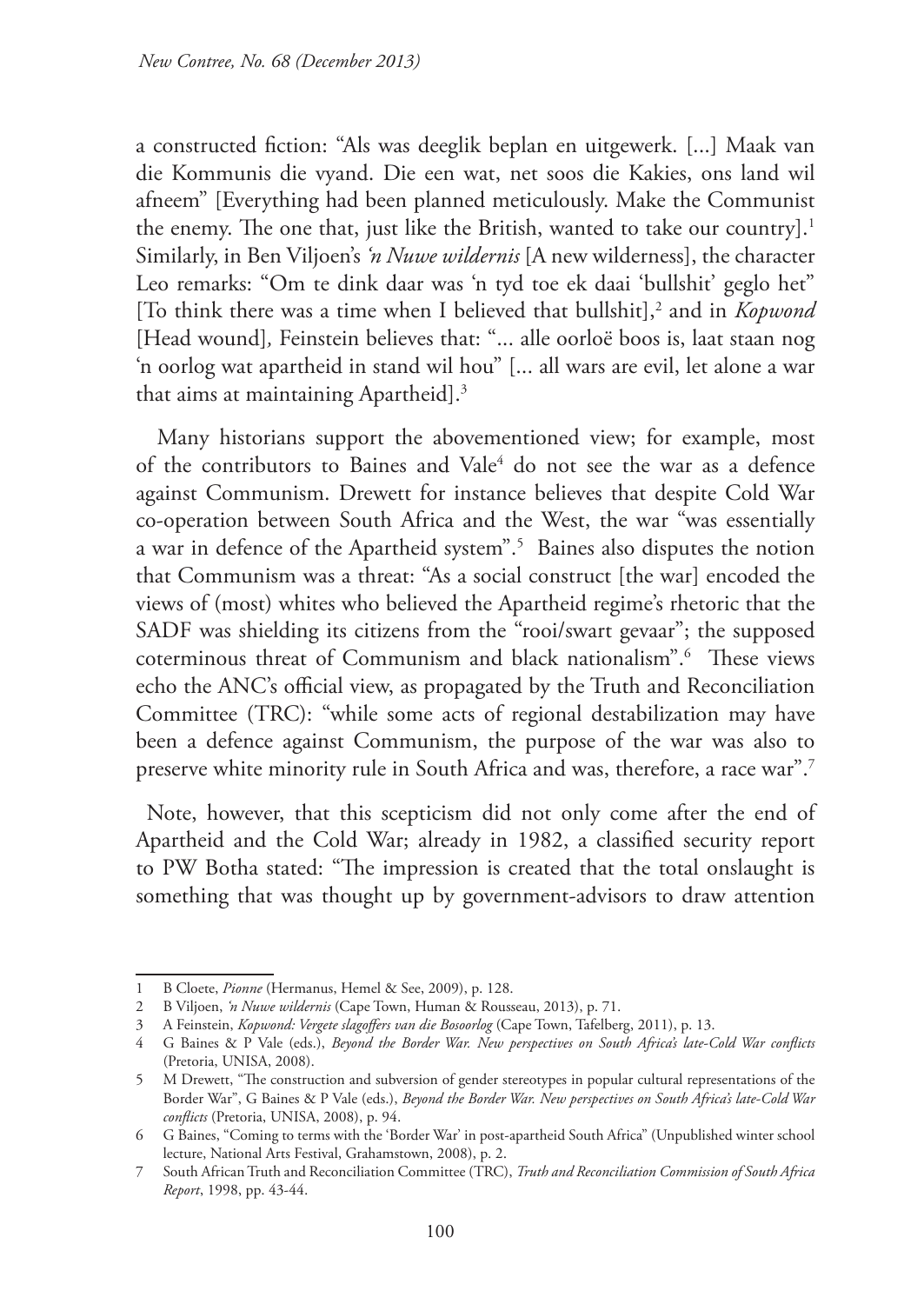away from our country's problems".8

Countering this scepticism, Giliomee claims: "Die kommunistiese gevaar het geensins slegs in die verbeelding van PW Botha en Magnus Malan bestaan nie" [The threat of Communism was not simply the product of the imaginations of PW Botha and Magnus Malan].9 Dr. Hendrik Verwoerd himself once remarked: "South Africa is unequivocally the symbol of anti-Communism in Africa. Although often abused, we are also still a bastion in Africa for Christianity and the Western world".10 Similarly, Gen. Jannie Geldenhuys objects to a reviewer's comment that he should write that the South African Defence Force (SADF) was sent to Namibia to maintain Apartheid,<sup>11</sup> and PW Botha claimed:<sup>12</sup>

It was not a race war! It was a war against Cuban and Russian Communism. I predicted that there would be a Total Onslaught against South Africa. I said it in parliament – there is a Total Onslaught, psychologically, politically, economically and militarily. And I said we should develop a Total Strategy against it. In the eighties, the onslaught against South Africa was greater than before. It was an onslaught that revealed itself in South Africa, Angola, the fall of the Portuguese territories, and fuelled by international powers, including Russia and Cuba who played a major role.

J-A Stemmet writes: "But for the government this [the Communist threat] was all very real".13 Was the threat of Communism a legitimate perception or a fabrication by the National Party (NP) government? This article compares these statements and others made by politicians and generals of the SADF with documents from the Central Intelligence Agency (CIA), to investigate whether the threat of Communism in South Africa was a fabrication by the NP government, or a genuine perceived threat held by the West during the

<sup>8</sup> Quoted in J-A Stemmet, "Botha's Babylon and the big brawl: Reflections on the way that the regime of PW Botha viewed the international anti-apartheid campaign", *Journal for Contemporary History* 30(3), 2005, p. 19. 9 H Giliomee, *Die Afrikaners.'n Biografie* (Cape Town, Tafelberg, 2004), p. 547.

<sup>10</sup> Quoted in P Vale, "The Cold War and South Africa: Repetitions and revisions on a prolegomenon", G Baines & P Vale (eds.), *Beyond the Border War. New perspectives on Southern Africa's late-Cold War conflicts* (Pretoria, UNISA, 2008), p. 22.

<sup>11</sup> J Geldenhuys, *Dié wat gewen het. Feite en fabels van die Bosoorlog* (Pretoria, Litera, 2007), p. 261.

<sup>12</sup> J-A Stemmet (Personal Collection), interview, PW Botha (former President, RSA/J-A Stemmet (Researcher, UFS, History Departement), 13 October 2000. Translated from the following original interview text: "Dit was nie 'n rasse-oorlog nie! Dit was 'n oorlog teen Kubaanse en Russiese Kommunisme. Ek het voorspel dat daar 'n Totale Aanslag teen Suid-Afrika is. Ek het dit in die parlement gesê – daar is 'n Totale Aanslag, sielkundig, polities, ekonomies en militêr. En ek het gesê ons moet 'n Totale Strategie daarteen ontwikkel. In die tagtigerjare was die aanslag teen Suid-Afrika groter as te vore. Dit was 'n aanslag wat homself geopenbaar het in Suid-Afrika, in Angola, in die val van die Portugese gebiede en aangevuur deur internasionale magte, waaronder Rusland en Kuba 'n groot rol gespeel het."

<sup>13</sup> J-A Stemmet, "Botha's Babylon and the big brawl ...", *Journal for Contemporary History* 30(3), 2005, p. 20.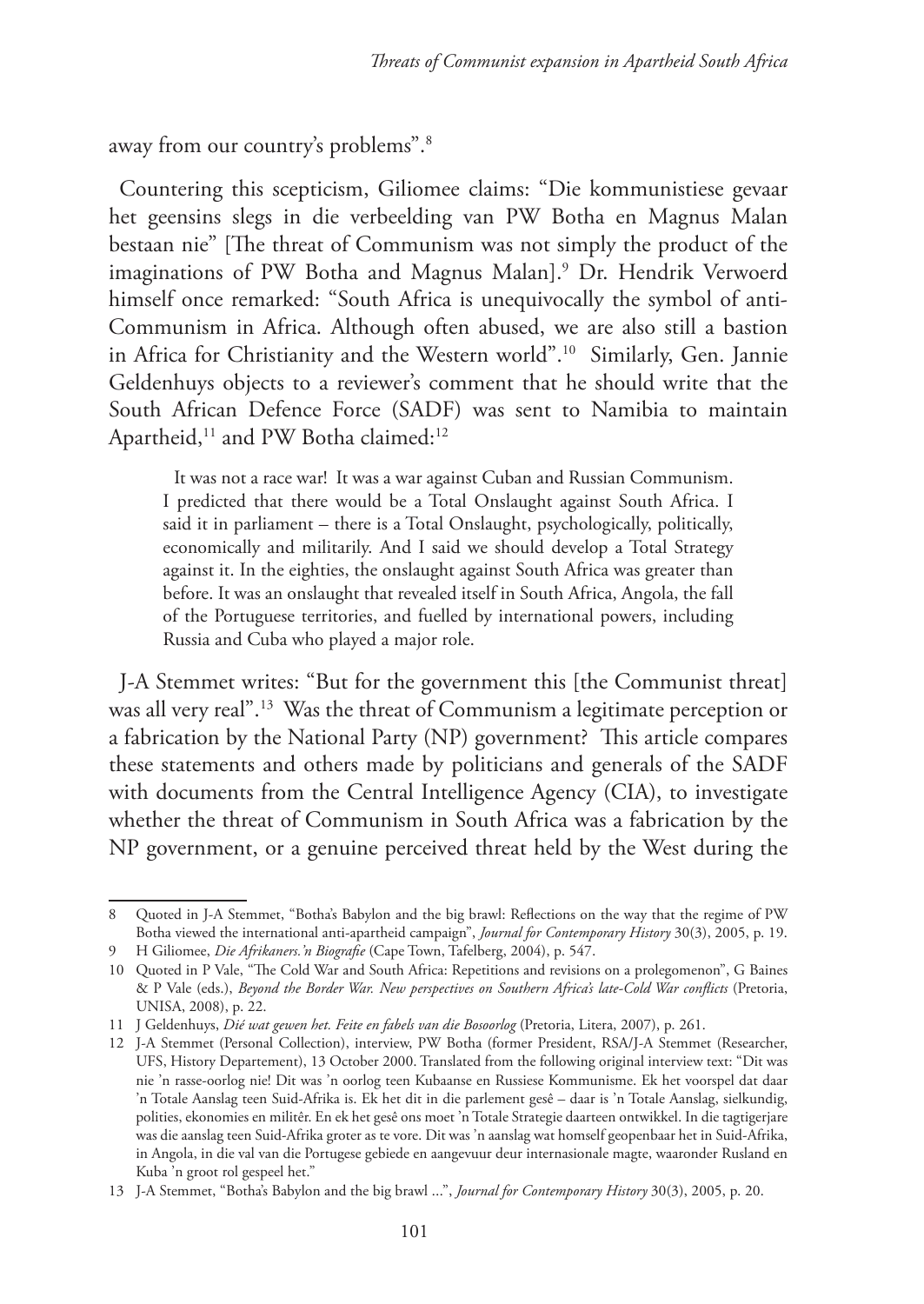Cold War. The advantage of using declassified CIA intelligence reports (most of it formerly classified as "Top Secret"), is that because these reports were not intended for general circulation, they cannot be accused of serving propaganda purposes. While PW Botha may have claimed that Communism was a threat in order to motivate soldiers to fight on the border for NP interests, Top Secret CIA reports aim at providing an accurate assessment of a situation to senior US officials, and what these officials do with these intelligence reports is a different matter. As such, declassified intelligence reports provide a window into the views of the dominant Western intelligence agency during the Cold War – the basis on which strategic decisions were made.

### **Background**

From 1945 to 1990, global politics, particularly in the developing world, were dominated by the interaction between two contexts: that of the Cold War, and that of the liberation of former colonies.14 The US Counterinsurgency Field Manual recognises:<sup>15</sup>

The modern era of insurgencies and internal wars began after World War II. Many of the resistance movements against German and Japanese occupation continued after the Axis defeat in 1945. As nationalism rose, the imperial powers declined. Motivated by nationalism and communism, people began forming governments viewed as more responsive to their needs.

For US President Eisenhower, the French War in Indochina, the British conflict in Malaya, and the Korean War, were all part of the same conflict, in which "freedom is pitted against slavery; lightness against dark".16 Stalin's focus on Europe after WWII motivated the US to retreat from its earlier position of supporting liberation movements in the Third World, since it needed strong allies, and a weakening of European colonies was considered detrimental to the US position. Vietnam's Ho Chi Minh was influenced by the writings of Vladimir Lenin and Karl Marx, although he did not adopt Leninist policies wholesale and clashed with Joseph Stalin during his time in the Soviet Union.17 He initially approached the US for aid, but even if he had

<sup>14</sup> Parts of this background are based on B Senekal, *The literary representation of identity and alienation in counterinsurgencies: Vietnam and Namibia/Angola* (Unpublished PhD Thesis, University of the Free State, 2013).

<sup>15</sup> D Petraeus, *The U.S. Army and Marine Corps counterinsurgency field manual* (Washington, Department of the Army and Department of the Navy, 2006), p. 1-4.

<sup>16</sup> A Wiest, "Introduction: An American war?", A Wiest (ed.), *Rolling thunder in a gentle land. The Vietnam War revisited* (Oxford, Osprey, 2006), p. 29.

<sup>17</sup> W LaFeber, "The United States and Vietnam: The enemies", DL Anderson & J Ernst (eds.), *The war that never*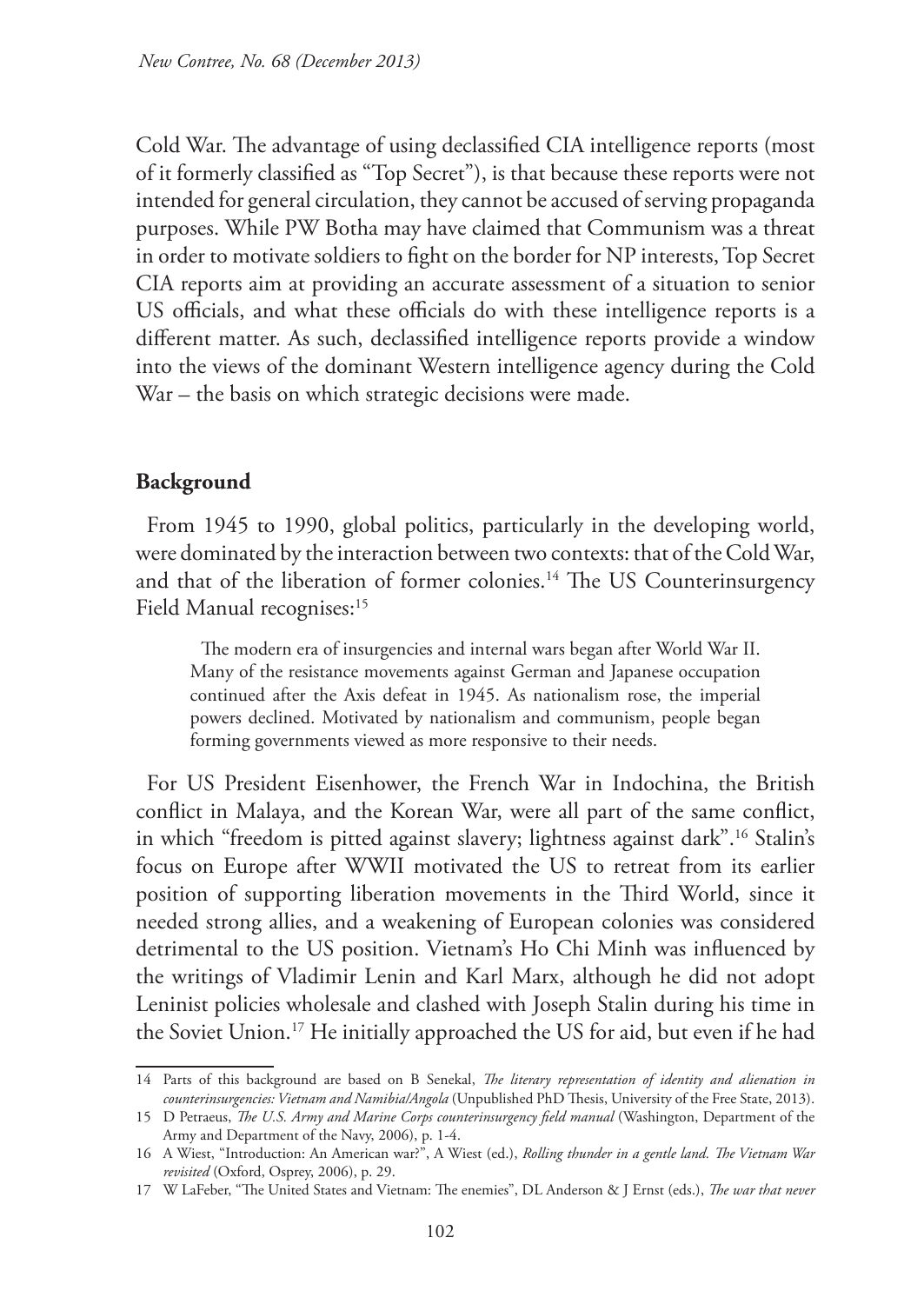not allied himself with Communist ideology, the US could not undermine its French allies in Indochina by helping Ho's Communist Viet Minh. By 1949, the Communist victory in the Chinese civil war, the Berlin Blockade, and the discovery that the Soviet Union had successfully built a nuclear bomb, lent credibility to US notions that Communism intended to expand, and this view was further reinforced by the outbreak of the Korean War on 25 June 1950.18

The fall of China to Communism had a tremendous impact on the region: The US had decided to strengthen Japan as a buffer to Communist expansion, but Japan needed an environment to trade in. The fear was that if Indochina turned to Communism, it would seek trading partners in Communist China and the USSR rather than in Japan, and thus the US began direct military support for the French in Indochina in 1950.<sup>19</sup> In need of funding, Ho eventually turned to his Communist neighbours, which only strengthened US fears that a Domino Effect was taking place. China supported the Viet Minh with aid, weapons and training, their new leader, Mao Zedong, promising: "Whatever China has and Vietnam needs".20 By 1954, the US was financing 80% of the French effort in Indochina.<sup>21</sup> After Stalin's death in 1953, Nikita Khrushchev believed that trade with emerging South East Asian nations would strengthen the Soviet economy and therefore supported Communist insurgent movements,<sup>22</sup> e.g. the Viet Minh in Indochina. A CIA Current Intelligence Bulletin of the time stated their fear that Communism intended to expand in the region: "The Embassy feels that after the seizure of Laos and the establishment there of a puppet government the Viet Minh may use the same strategy in Cambodia, thus splitting Southeast Asia in two".<sup>23</sup> These fears would only be realised after 1975.

When the French departed from Indochina, the US bolstered the regimes of Laos, Cambodia, and South Vietnam with financial aid, weapons, and military trainers, in order to counter the renewed interest shown in the region by China and the USSR. By 1960, China was supporting insurgencies

*ends. New perspectives on the Vietnam War* (Kentucky, University of Kentucky Press, 2007), p. 37.

<sup>18</sup> MK Hall, *The Vietnam War* (Great Britain, Pearson, 2008), p. 7.

<sup>19</sup> JA Nagl, Counterinsurgency in Vietnam: American organizational culture and learning", D Marston & C Malkasian (eds.), *Counterinsurgency in modern warfare* (New York, Osprey, 2008), p. 132.

<sup>20</sup> CE Neu, *America's lost war: Vietnam: 1945-1975* (Illinois, Harlan Davidson, 2005), p. 9.

<sup>21</sup> W LaFeber, "The United States and Vietnam...", DL Anderson & J Ernst (eds.), *The war that never ends...,* p. 40.

<sup>22</sup> W LaFeber, "The United States and Vietnam...", DL Anderson & J Ernst (eds.), *The war that never ends...,* p. 42.

<sup>23</sup> Central Intelligence Agency (CIA), "French general foresees Viet Minh bridgehead in Thailand", *Current Intelligence Bulletin*, 24 April 1953, p. 5.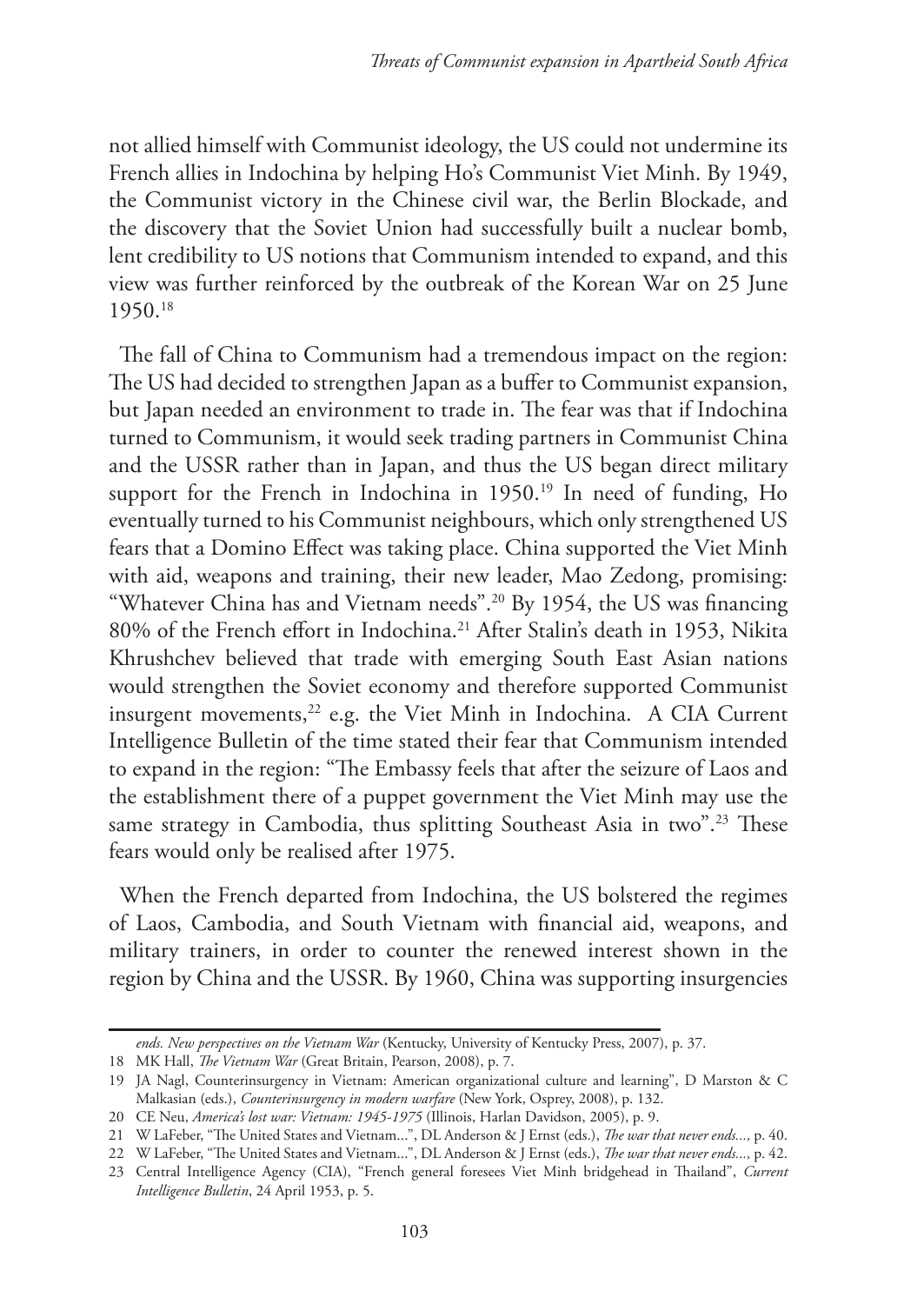more vigorously than the USSR, in particular the National Liberation Front (NLF), better known as the Viet Cong, in Vietnam. Khrushchev's removal from power in October 1964 initiated a more active Soviet response,<sup>24</sup> which contributed to the escalation of US involvement in South Vietnam.

Hall writes: "Having learned the lessons of appeasing totalitarian states from World War II, American leaders assumed the worst-case scenario. Containment was designed to avoid repeating that earlier mistake, and Americans believed that Vietnam's attempt to gain independence fitted the pattern of Communist aggression."25 However, "no dominoes fell outside Indochina," for "the United States mistakenly attributed its local origins to international Communism." A. Codevilla and P. Seabury do not share this perspective, and argue that during the Cold War, the Soviet Union: "infiltrated anti-colonial movements [...] and used them as proxies against Western interests."26 Martin van Creveld's view is also at odds with Hall's.<sup>27</sup> He believes the original goals of US involvement in Vietnam included fighting Communism and preserving a pro-Capitalist democracy in South Vietnam. Furthermore, regimes in South East Asia did fall to Communism after the Vietnam War: At the time of the North's successful takeover of South Vietnam in 1975, both Cambodia and Laos fell to Communist forces. The effects of this collapse was felt not only in material terms, but also provided hope of success to other Communist "liberation" forces. A. Wiest calls the US part of the conflict in Vietnam "a signal moment in the history of decolonization",28 and P. Bobbit also remarks that the 1975 Communist victory was an important moment for many liberation movements.29 Indeed most of the so-called "wars of national liberation" – a term used by Krushchev in  $1961^{30}$  – followed after the French withdrawal in 1954, and many of these movements were directly inspired by the Viet Minh and later NLF example. The Algerian Front de Libération Nationale (FLN) emulated the Viet Minh,<sup>31</sup> and even the Provisional Irish Republican Army (PIRA) was later inspired by the Vietnamese Tet offensive.<sup>32</sup>

<sup>24</sup> MK Hall, *The Vietnam War...*, p. 24.

<sup>25</sup> MK Hall, *The Vietnam War...*, p. 81.

<sup>26</sup> A Codevilla & P Seabury, *War. Ends and means* (Washington, Potomac, 2006), p. 176.

<sup>27</sup> M van Creveld, *The transformation of war* (London, The Free Press, 1991), p. 147.

<sup>28</sup> A Wiest, "Introduction...", A Wiest (ed.), *Rolling thunder in a gentle land...*, p. 24.

<sup>29</sup> P Bobbit, *The shield of Achilles. War, peace and the course of history* (London, Penguin, 2003), p. 59.

<sup>30</sup> D Kilcullen, *The accidental guerilla. Fighting small wars in the midst of a big one* (London, Hurst & Co., 2009), p. 7.

<sup>31</sup> D Kilcullen, "Counterinsurgency redux", *Survival: Global Politics and Strategy*, 48(4), 2006, p. 113.

<sup>32</sup> R Iron, "Britain's longest war: Northern Ireland 1967-2007", D Marston & C Malkasian (eds.), *Counterinsurgency in modern warfare* (New York, Osprey, 2008), p. 173.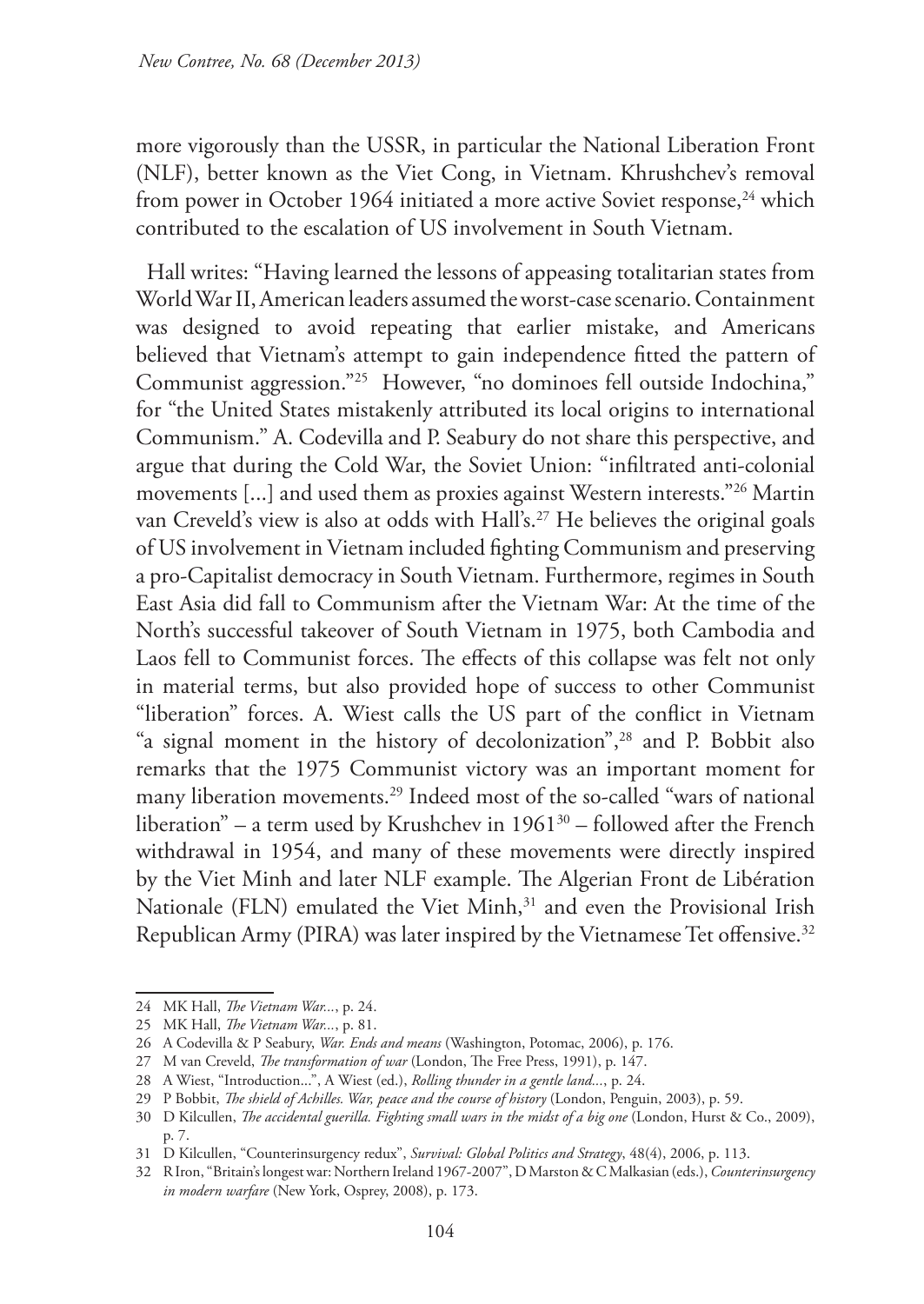Chinese and Soviet support for insurgents was of course not limited to South East Asia, and during Cold War insurgencies, the vast majority of insurgents had Communist ties. In Rhodesia, cadres from the Zimbabwe African People's Union (ZAPU) were trained in Algeria, Egypt, and the Soviet bloc, whereas the Zimbabwe African National Union (ZANU) was aided by Communist China, North Korea, Libya, and Yugoslavia.33 The military wing of the ANC, Umkhonto we Sizwe (MK) [The Spear of the Nation], were trained in Odessa in the Ukraine<sup>34</sup> and had close Communist ties: ANC and MK leaders, including Oliver Tambo, Joe Slovo, Thabo Mbeki, Chris Hani and Joe Modise, for instance, visited General Giap in Vietnam in 1978.<sup>35</sup> Similarly, the conflict in Namibia was strongly tied to the Communist countries. The military wing of the South-West Africa Peoples' Organisation (SWAPO), the People's Liberation Army of Namibia (PLAN), was formed in 1962, and PLAN fighters were trained in Algeria, China, Egypt, Ghana, the Soviet Union, and Tanzania from 1963.<sup>36</sup> By the time of the first armed clash between South African security forces and PLAN (1966), most of Southern Africa was being infiltrated by Communist-inspired and –aided insurgencies, and thus the South African government adopted Eisenhower's notion of the Domino Effect: if Angola, Mozambique, and Rhodesia fell to Communism, South Africa would remain as the last bastion of democracy in sub-Saharan Africa. After Angola and Mozambique did fall in 1975, South Africa would halt Communist expansion in Ovamboland (northern Namibia).

Since the war of liberation against Portugal, the Movimento Popular de Libertaçăo de Angola (Popular Movement for the Liberation of Angola or MPLA) had been aligned with Communist forces, particularly the USSR and Cuba. The first Cuban military contingents arrived in Angola by mid-1975, $37$ and in 1983, the Soviet Union became even more involved when it issued an official warning to South Africa that it would not tolerate the overthrow of the MPLA in Angola.<sup>38</sup> Cuba continued to escalate its support of the MPLA, and by 1988, Birmingham calls their involvement in Angola "far and away" the Soviet Union's "most successful forray (sic) into Africa after the disasters

<sup>33</sup> JRT Wood, "Countering the Chimurenga: The Rhodesian counterinsurgency campaign 1962-80", D Marston & C Malkasian (eds.), *Counterinsurgency in modern warfare* (New York, Osprey, 2008), pp. 186-187.

<sup>34</sup> E Barlow, *Executive outcomes. Against all odds* (Alberton, Galago, 2007), p. 33.

<sup>35</sup> H Hamann, *Days of the generals* (Cape Town, Zebra, 2001), p. 123.

<sup>36</sup> R Dale, "A comparative reconsideration of the Namibian Bush War, 1966-89", *Small Wars & Insurgencies*, 18(2), 2007, p. 203.

<sup>37</sup> E Barlow, *Executive outcomes...*, p. 14.

<sup>38</sup> R Davies & D O'Meara, "Total strategy in Southern Africa: An analysis of South African regional policy since 1978", *Journal of Southern African Studies*, 11(2), 1985, p. 206.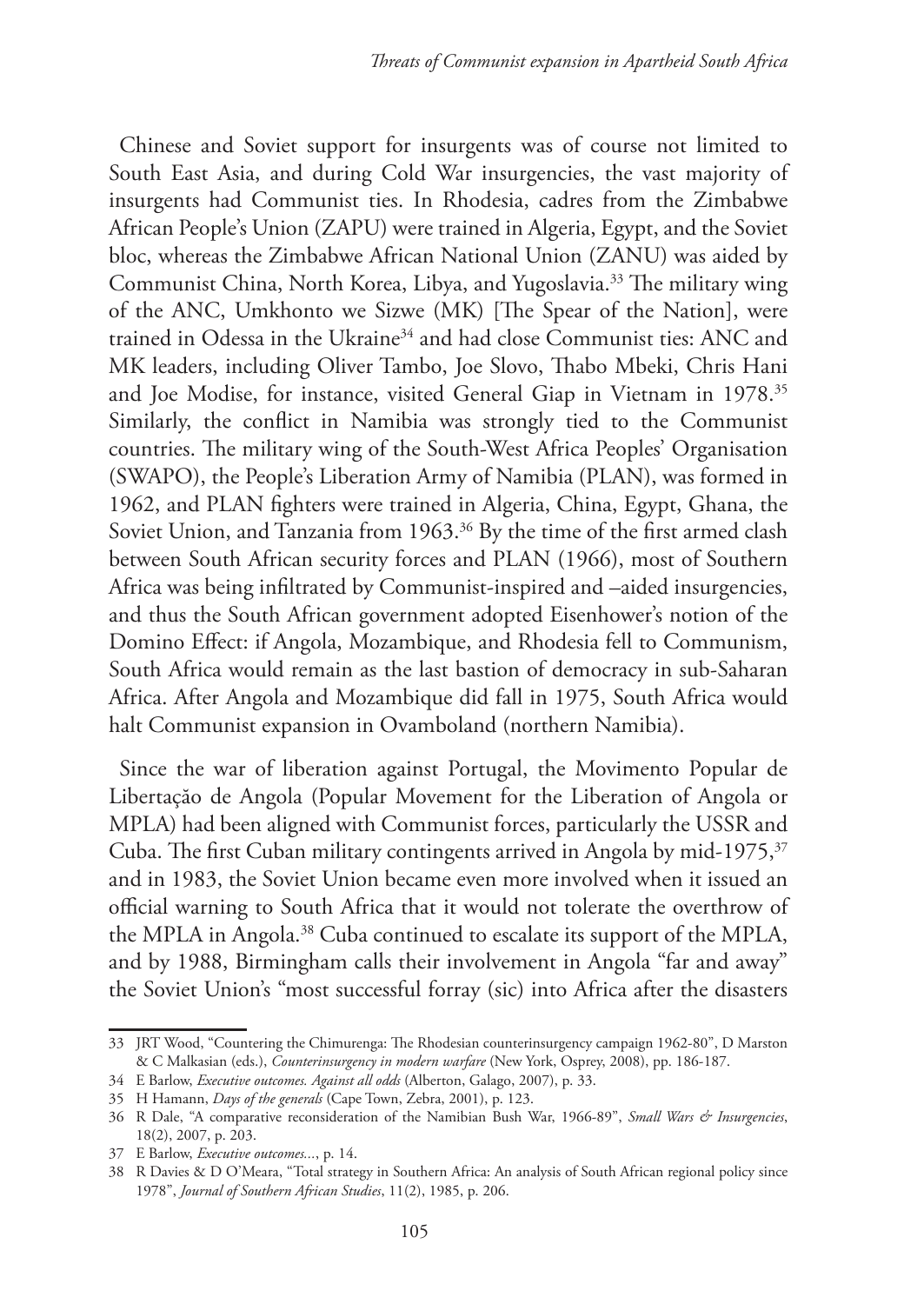of Egypt, Guinea, Ghana, Zaire, Somalia".39 However, Cuba was forced to supplement its military mission in 1981, 1983, and 1987 to prevent the collapse of the MPLA in the face of military opposition from UNITA.<sup>40</sup>

As a British colony originally founded by the Dutch, South Africa allied itself with the West during both WWI and WWII, and even sent the South African Air Force (SAAF) to Korea. Already in 1949, the new British Prime Minister, Clement Attlee, drew South Africa into the Cold War on the side of the West by encouraging co-operation between the UK and South African security services.<sup>41</sup> After independence in 1961, this link with the West remained intact, as it did for the Rhodesians despite their Unilaterally Declared Independence (UDI) in 1965. PW Botha became minister of Defence in 1966, and saw South Africa's security threats in terms of a global East/West struggle in which South Africa would "shoulder its responsibility as an ally of the free world".42 The Irish-born commando "Mad" Mike Hoare – one of the most notorious mercenaries operating in Africa – also saw South Africa as an ally of the West in the Cold War:<sup>43</sup>

I see South Africa as the bastion of civilization in an Africa subjected to a total Communist onslaught. In the last 22 years I have watched – in many cases physically battled against – its inexorable encroachment into free Africa and its conquests by default … I see myself in the forefront of this fight (against Communism) for our very existence. I see my men as a noble band of patriots motivated by the same desires.

Even from within the Soviet Union, South Africa's value was acknowledged. Dr. Igor Glagolev, who until he defected to the West in 1976, was a foreign affairs consultant to the Soviet Politburo, appraised South Africa's value to the USSR as follows: 44

The Russians are determined to take South Africa and get the full benefit of its tremendous mineral wealth... They know that once they take South Africa, once they take its mineral wealth for themselves and can benefit from its strategic position, they will eventually control the world. If they can take South Africa, nothing can stop them.

<sup>39</sup> D Birmingham, "Angola revisited", *Journal of Southern African Studies*, 15(1), 1988, p. 12.

<sup>40</sup> E Dosman, "Countdown to Cuito Cuanavale: Cuba's Angolan campaign", G Baines & P Vale (eds.), *Beyond the Border War. New perspectives on South Africa's late-Cold War conflicts* (Pretoria, UNISA, 2008), p. 209.

<sup>41</sup> H Giliomee, *Die Afrikaners...*, p. 445.

<sup>42</sup> H Hamann, *Days of the generals...*, pp. 50, 52.

<sup>43</sup> Quoted in F Schreier & M Caparini, "Privatising security: Law, practice and governance of private military and security companies" (Occasional Paper no. 6, Geneva Centre for the Democratic Control of Armed Forces (DCAF), Geneva, 2005), p. 16.

<sup>44</sup> PW Botha, Private Collection, INCH: PV 203/PS12/6/1.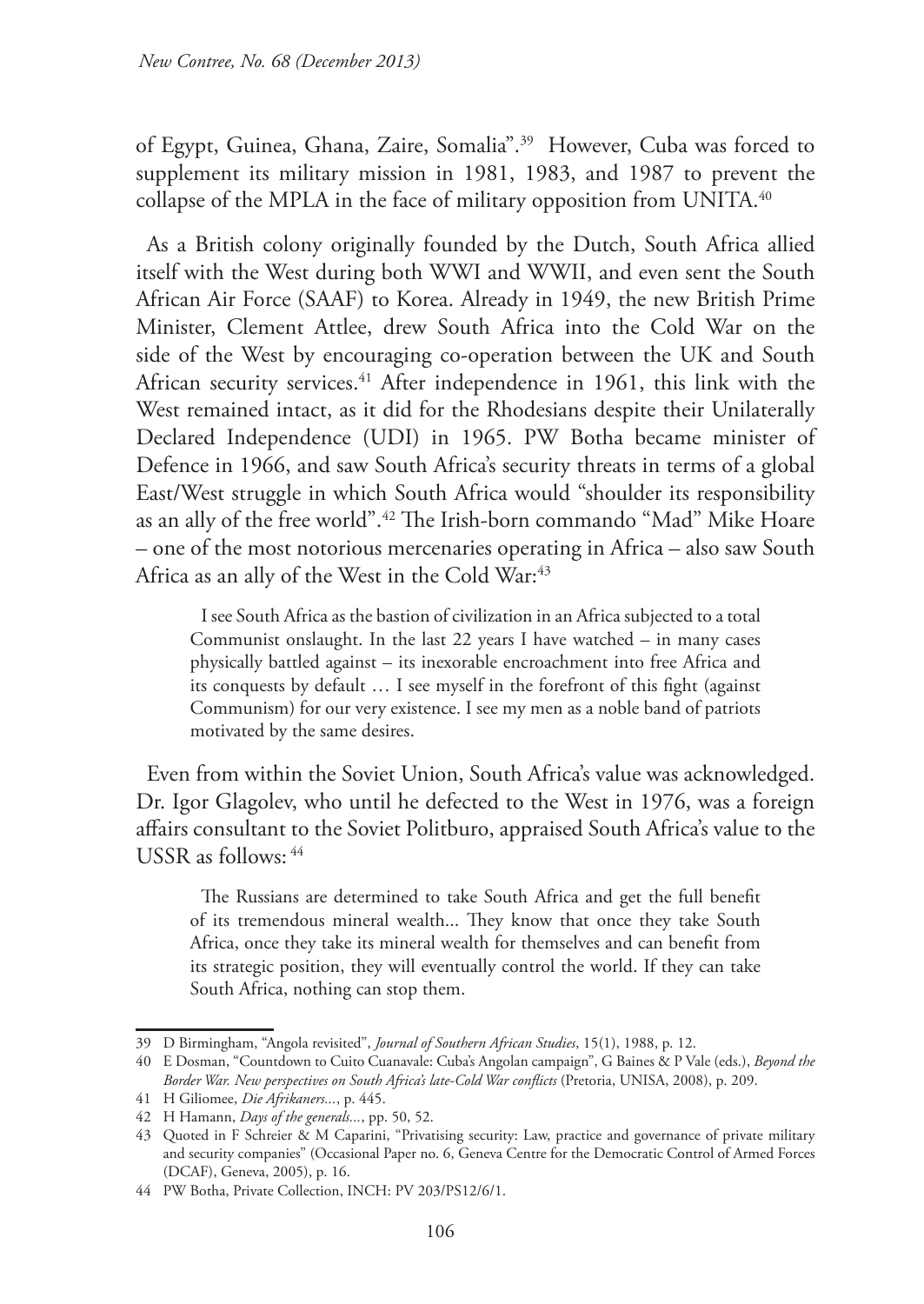As disorder ensued throughout Africa, South Africa's relative stability attracted Western investors, and Western support only wavered after the 1976 Soweto uprisings in South Africa. However, despite official condemnation for Apartheid policies and international opposition in the public sphere, South Africa remained an economic and ideological ally of the West. When the Conservative Thatcher government came to power in Britain in 1979 and Ronald Reagan, a Republican, was sworn in as President of the US in 1980, the global political situation created "greater breathing space for the Apartheid regime internationally".45 Whether or not Western nations approved of Apartheid policies, South Africa's military capabilities made it an ally of the West. Coker observes: "South Africa's ability... to put the Soviet Union on the defensive in the 1980s, to force it to pay a high cost indeed to maintain its clients in power in Luanda and Maputo, made it a useful Western 'proxy'".46 As Shimon Peres, one of the Israeli leaders most intimately involved with South Africa in the 1980s, phrases the situation:<sup>47</sup>

Every decision is not between two perfect situations. Every choice is between two imperfect alternatives. At that time the movement of black South Africa was with Arafat against us. Actually, we did not have much of a choice. But we never stopped denouncing Apartheid. We never agreed with it.

Similarly, in his correspondence with PW Botha, President Reagan wrote: "We recognize fully the developments in your country hold the key to long term stability, development and peace in the region. We are prepared to work with you in pursuing these shared objectives".<sup>48</sup>

#### **A critical evaluation of the Total Onslaught**

As the above illustrates, the Domino Theory did find support due to the historical events of the post-WWII world. There are however a few problems with the Domino Theory, as discussed in the following section.

Firstly, one could argue that Communist ties do not necessarily indicate an intention to spread Communism; as is the case in Vietnam where Ho

<sup>45</sup> R Davies & D O'Meara, "Total strategy in Southern Africa ...", *Journal of Southern African Studies*, 11(2), 1985, p. 205.

<sup>46</sup> C Coker, "'Experiencing' Southern Africa in the twenty-first century", *International Affairs*, 67(2), 1991, p. 282.

<sup>47</sup> C Mcgreal, "Brothers in arms – Israel's secret pact with Pretoria", *The Guardian Unlimited*, 2 September 2006.

<sup>48</sup> Quoted in J-A Stemmet, "Botha's Babylon and the big brawl...", *Journal for Contemporary History* 30(3), 2005, p. 22.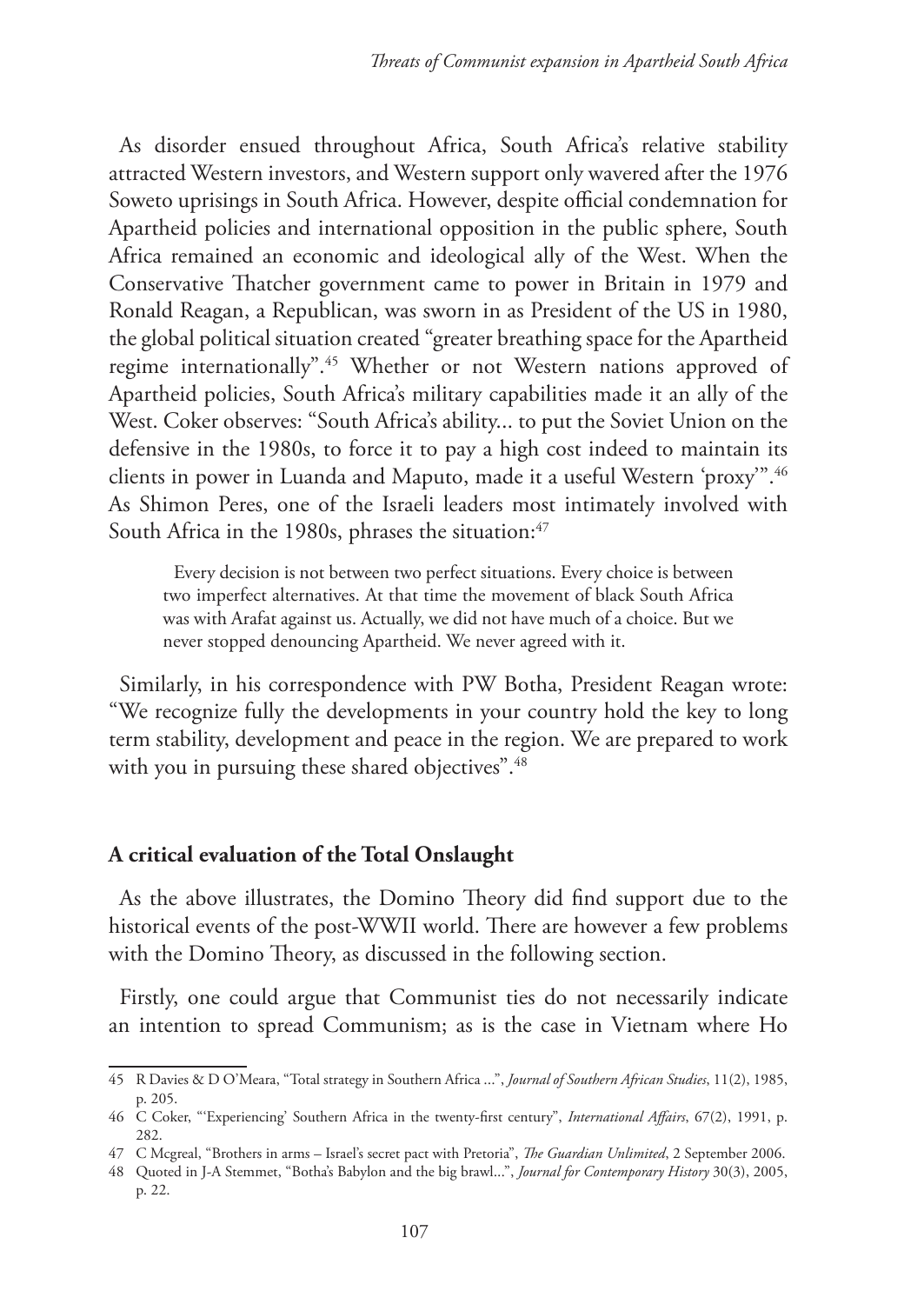Chi Minh at first looked towards the West for aid, but only found backing in Communist China and the USSR. Communist ties may simply indicate the willingness of Communist countries to sponsor insurgencies aimed at overthrowing colonial regimes; Communist authors often emphasise that aid from the Soviet Union was in support of 'liberation', while underplaying the spread of Soviet influence. Ronnie Kasrils for instance claims in reference to the names of Cuban soldiers on the Freedom Park Memorial Wall, "Those patriots and internationalists were motivated by a single goal—the end of racial rule and genuine African independence. After thirteen years defending Angolan sovereignty, the Cubans took nothing home except the bones of their fallen and Africa's gratitude."<sup>49</sup> In this view, Soviet aid is purely altruistic, a view also shared by V. Shubin's<sup>50</sup> claim that Russia merely supported wars against oppression during the Cold War.

At a meeting between Samora Machel and Soviet officials in May 1976: "President Podgorny affirmed Moscow's record of support for African 'liberation' struggles and pledged Soviet support for revolutionary movements against Rhodesia, South Africa, and Pretoria's control of Namibia".<sup>51</sup> Such an affirmation of Soviet involvement in Southern Africa could be seen as not necessarily indicating the expansion of Soviet influence, but could be construed as simply aiding "liberation movements". The same applies to the sponsoring of the ANC, as noted in a CIA National Intelligence Daily Cable of 1979: 52

The African National Congress – South Africa's principal black insurgent group – has increased its military capabilities in the past two years but it still lacks effective leadership, organization, and trained manpower to play a significant role in destabilizing South Africa in the near future. The group is receiving military aid from the USSR, Cuba, and East Germany, and recruits are training at bases in several neighbouring black African countries, as well as in Libya and Cuba.

PW Botha, however, claimed that South Africa was attacked by a "Total Onslaught", of which Stemmet writes: "Die Totale Aanslag het daarop neergekom dat die wêreldwye anti-apartheid-veldtogte deel van 'n uitgebreide

<sup>49</sup> R Kasrils, Cuito Cuanavale, Angola, *Monthly Review*, 64(1), April 2013 (available at: http://monthlyreview. org/2013/04/01/cuito-cuanavale-angola, as accessed on 28 February 2014).

<sup>50</sup> V Shubin, *The hot "Cold War". The USSR in Southern Africa* (Scottsville, University of Kwazulu Natal Press, 2008), pp. 1-3.

<sup>51</sup> Central Intelligence Agency (CIA), "USSR-Mozambique", *National Intelligence Daily Cable*, 20 May 1976, p. 6.

<sup>52</sup> Central Intelligence Agency (CIA), "South Africa: The African National Congress", *National Intelligence Daily Cable*, 31 March 1979, p. 11.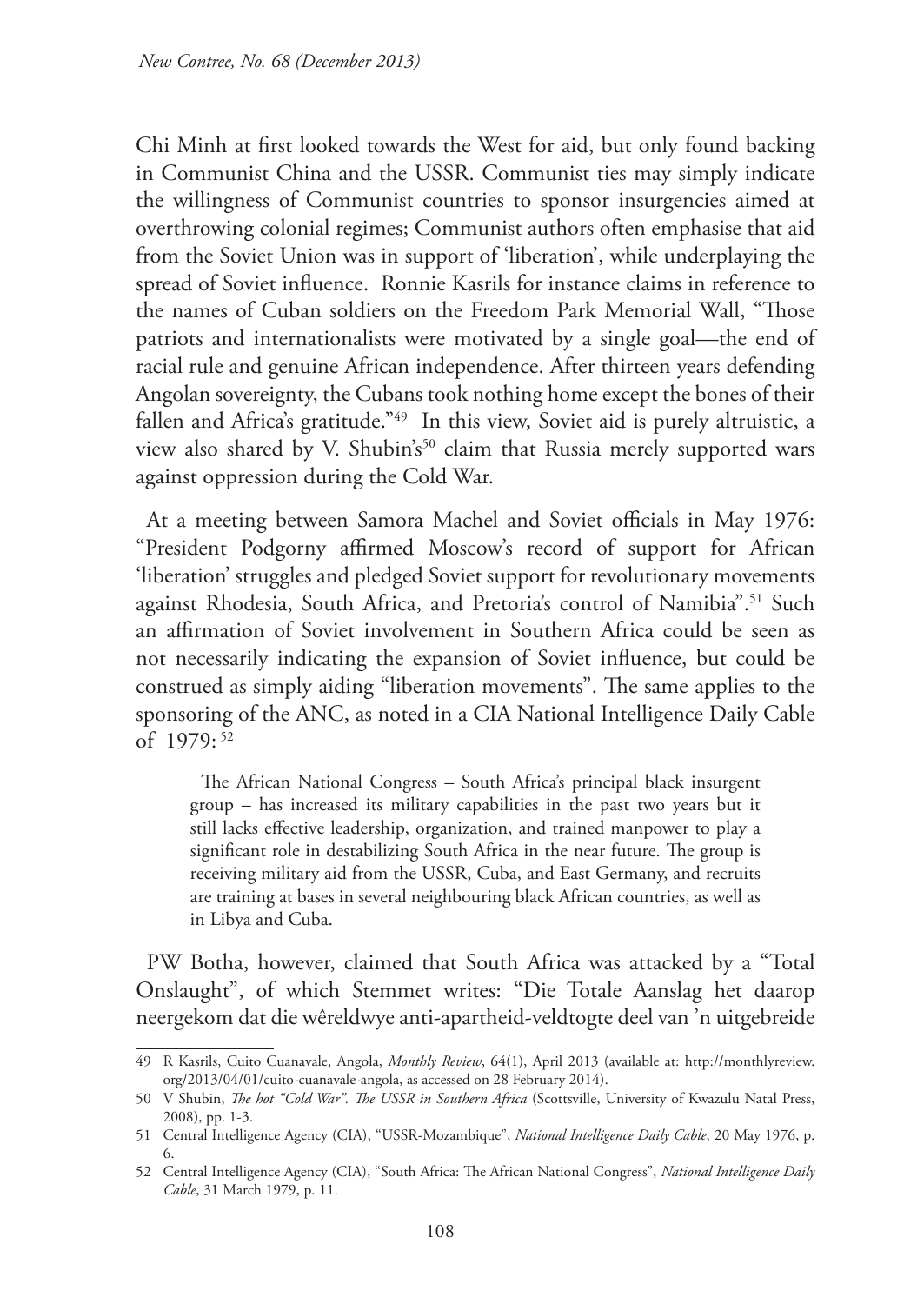Russiese komplot was om Suid-Afrika in te palm as deel van 'n strewe om die wêreld te annekseer" [The Total Onslaught meant that global anti-apartheid campaigns were part of an extended Russian plot to capture South Africa as part of a quest to annex the world].<sup>53</sup> This view is formulated clearly by General Magnus Malan in 1981:<sup>54</sup>

After a hundred years the imperial motive again forms the greatest threat to our young republic's independence - in this case in the form of the Russian expansion drive. This time it is the Soviet Union that casts longing eyes at South Africa, because of this country's mineral wealth and strategic position with regard to the sea route that runs around the Cape. To satisfy the Soviet Union's expansion ideals, Black African nationalism is harnessed and manipulated with diabolical ingenuity and turned against the RSA.

During the spring of 1983, PW Botha made an almost identical claim: 55

South Africa is strategically important – because of its military and economic strengths as well as its strategic mineral production, its transport network and its modern harbours. Russian expansionism is threatening us and in spite of that other western countries are reluctant to acknowledge our real value.

The implication is thus that Communism, according to Botha, intended to expand – not "decolonization" – and that South Africa was on the list of countries threatened by this expansion. In particular, South Africa's mineral resources and strategic position in terms of shipping routes is emphasised by both Malan and Botha. Were these politicians being truthful, or – as the authors mentioned in the introduction claim – were they fabricating a cause to motivate young men to fight for Apartheid and NP power? Note however that both emphasise "Russian expansionism" as opposed to a monolithic "Communist" expansion; this difference suggests a further question on the issue: Were Communist countries operating in unison, or were other factors at play? These questions are addressed in the following sections.

<sup>53</sup> J-A Stemmet, "'Skimmespel van die waarsêers': Politieke sensuur in Suid-Afrika, c.1980-1989. 'n Historiese perspektief", *Tydskrif vir Geesteswetenskappe*, 49(1), 2009, p. 89.

<sup>54</sup> J-A Stemmet & BA Senekal, Teeninsurgensie Privaat Argief, Dokument 10101981001, Ongepubliseerde toespraak. M Malan, Toespraak gelewer by Krugerdagviering te Bokfontein, 1981, p. 2. Translated from the following original text: "Na 'n honderd jaar vorm die imperiale motief wéér die grootste bedreiging vir ons jong republiek se onafhanklikheid – in hierdie geval in die vorm van die Russiese uitbreidingsdrang. Hierdie keer is dit die Soviëtunie wat met begerige oë na Suid-Afrika kyk, vanweë hierdie land se bronnebegaafdheid en sy strategiese ligging ten opsigte van die seeroete wat on die Kaap loop. Om sy uitbreidingsoogmerke te bevredig, word Swart Afrika-nasionalisme met diaboliese vernuf teen die RSA ingespan en gemanipuleer".

<sup>55</sup> H Murray, "Interview, PW Botha", *Leadership SA*, 2(3), 1983, p. 20. Another part of the Total Onslaught was the political, psychological, and economic onslaught, as discussed in another article.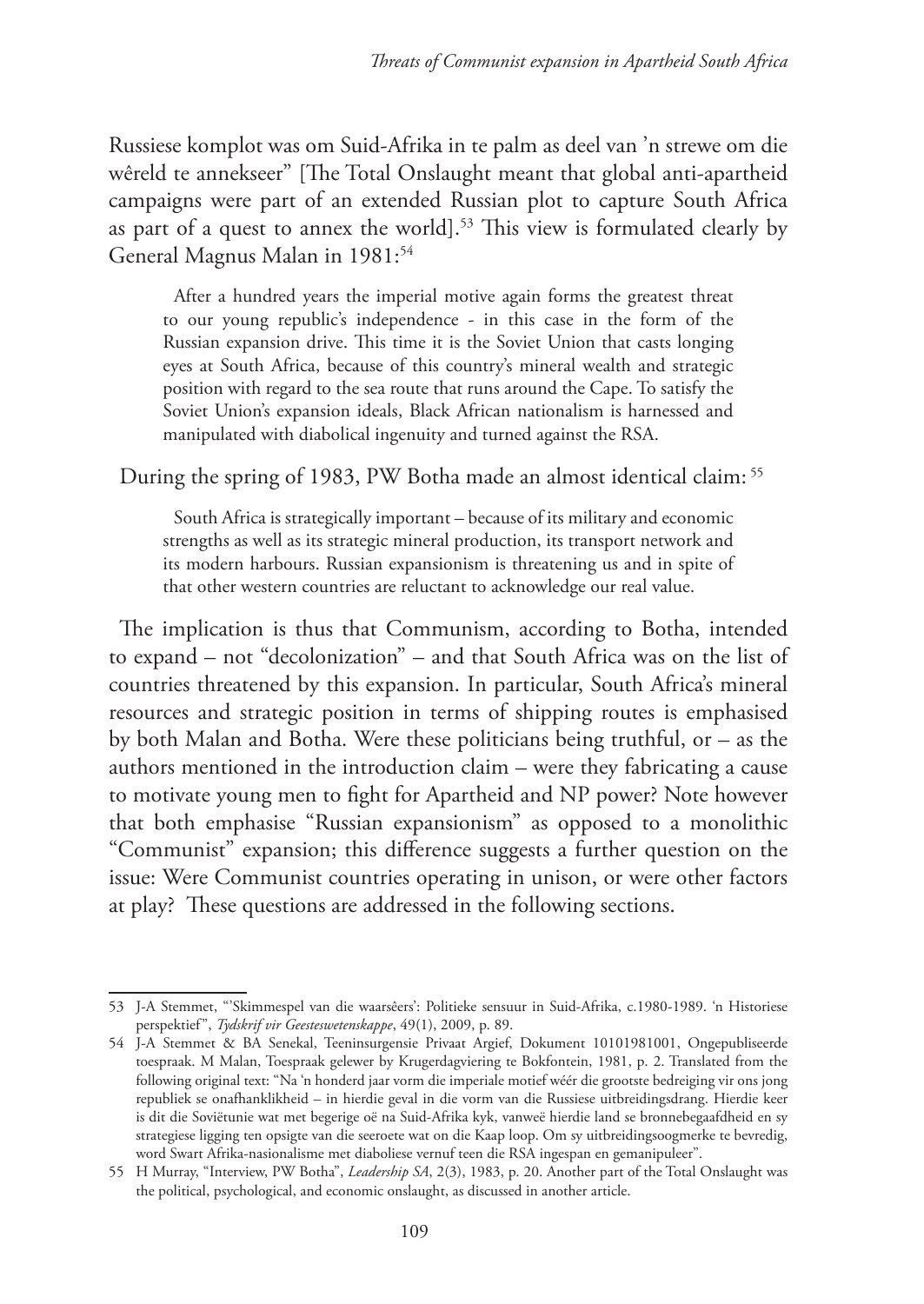#### **The threat of Soviet expansionism in Southern Africa**

Throughout the Angolan conflict, the CIA estimated that the Soviet Union intended to expand its influence. For instance, on 22 November 1975 – shortly after Angola's independence – the CIA speculated in a Central Intelligence Bulletin:56

Strategically, Angola may be of some interest to the Soviets if they are contemplating expansion of their naval activities in the South Atlantic. Politically, an Angola run by people well-disposed to the Soviets could provide a platform from which Soviet influence might expand into adjacent areas, particularly southern Africa.

This view is reiterated in CIA reports in later years, and a CIA National Intelligence Cable reported in March 1978 that the Communist threat influenced the independence process in Namibia:<sup>57</sup>

Many South Africans believe that the US is adopting a tougher policy toward Soviet and Cuban involvement in Africa, but they draw various inferences. Some South Africans apparently think the US and other Western sponsors of the Namibian settlement talks may now tolerate a South African unilateral solution in Namibia. Others believe that heightened Western wariness of the Communist threat may make it safer for South Africa to accept the Western settlement package, arguing that the West can now be trusted not to condone truce violations by SWAPO.

Although the above report refers to South African "perceptions", the view that the Soviet Union intended to expand its sphere of influence – using Angola in particular – is reiterated in various subsequent CIA documents. Of particular importance is a CIA Interagency Intelligence Memorandum of 1982, entitled *Moscow and the Namibia peace process*, which states: "The Soviets want to protect their geopolitical interests in southern Africa. Angola is central to those interests, serving as the main Soviet entree to the region and as a point for further expansion of Moscow's influence".58 The Soviet Union was particularly concerned over the possibility of a negotiated settlement regarding Namibian independence that would allow for the withdrawal of South Africa from Namibia on the condition that Cuban forces would be

<sup>56</sup> Central Intelligence Agency (CIA), "The USSR's high profile in Angola", *Central Intelligence Bulletin*, 22 November 1975, p. A3.

<sup>57</sup> Central Intelligence Agency (CIA), "Namibia: political decisions", *National Intelligence Daily Cable*, 15 March 1978, p. 4.

<sup>58</sup> Central Intelligence Agency (CIA), "Moscow and the Namibia peace process", *Interagency Intelligence Memorandum*, 7 April 1982, p. 9.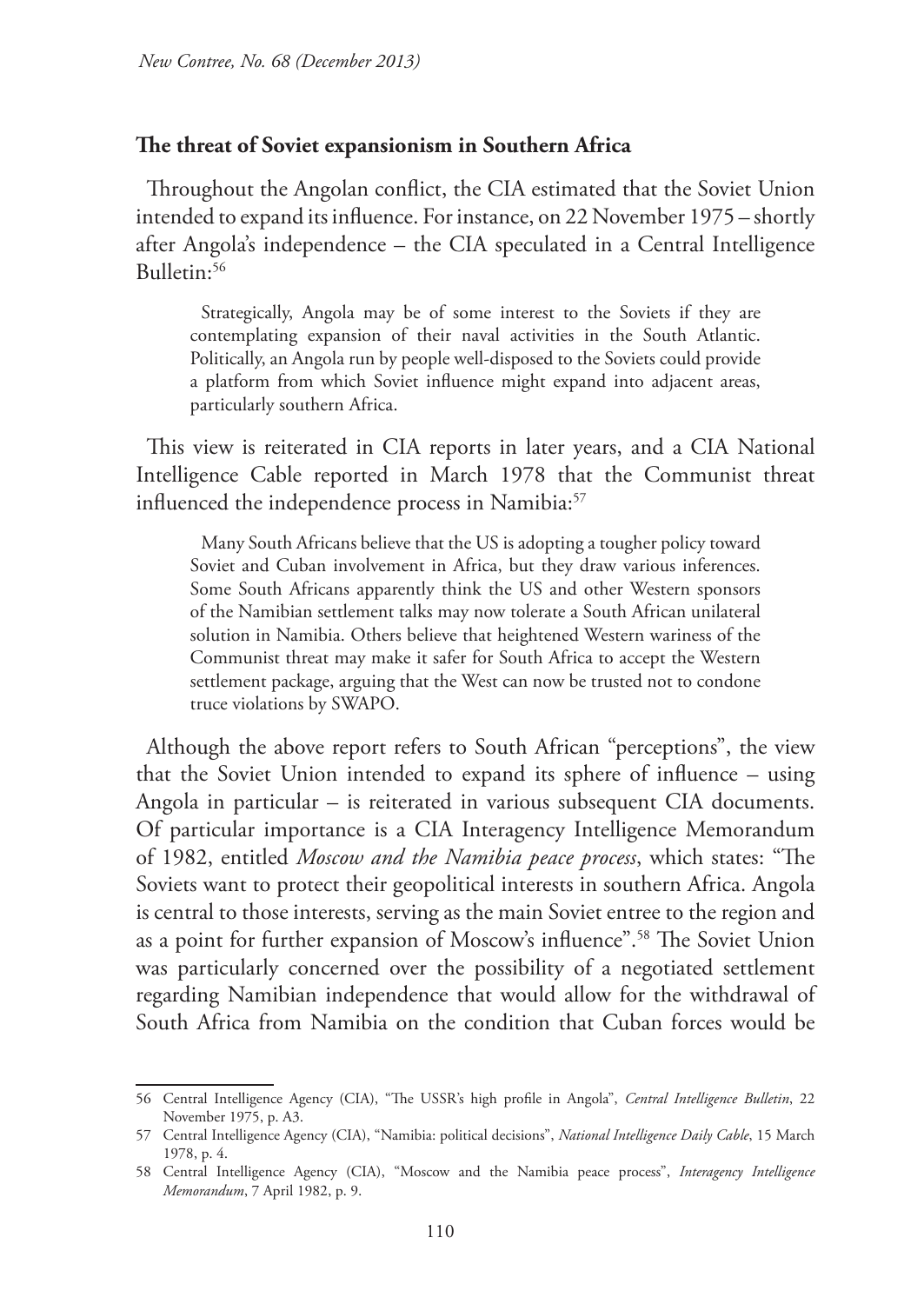withdrawn from Angola as well,<sup>59</sup> and aimed to derail the peace talks:<sup>60</sup>

Moscow has become apprehensive about the current Contact Group initiative on Namibia, largely because of the potential repercussions on Soviet geopolitical interests in southern Africa, particularly Angola. Moscow views the US-backed initiative as an ill-disguised attempt to reverse the events of the mid-1970s. It would strongly resist a settlement that led to a major setback in Angola – particularly at the hands of a US administration that it perceives as challenging its position around the globe. [...] The Soviets have already taken steps to impede the Contact Group initiative. These steps include propaganda and disinformation campaigns, bilateral discussions, and offers of military and economic assistance designed to push the key African players to oppose the negotiations. Moscow also is encouraging the Cubans to lobby on its behalf. Such moves demonstrate Moscow's potential for influencing the Namibia talks and its willingness to use its influence in defence of Soviet interests in the region.

Namibia was the next target as part of a long-term plan to dominate the entire Southern Africa, as the Interagency Intelligence Memorandum states: "Since at least the mid-1970s, the Soviets have seen Namibian independence as an integral part of the liberation struggle that they hope will eventually lead to the establishment of black majority rule and governments favourably disposed toward the USSR throughout southern Africa".61 South Africa was the ultimate goal. "The problem for Moscow is maintaining its influence in Angola and with the rest of the Frontline States, whatever happens in Namibia, so as to be in a position to pursue its long-term regional objective of toppling the minority regime in Pretoria".62 It is therefore clear that the CIA believed that the Soviet Union did in fact threaten South Africa through Angola and Namibia, as PW Botha had claimed. However, Moscow's clients did not necessarily share its views, and often used the Soviet Union as much as they were being used:<sup>63</sup>

While Moscow has considerable influence within SWAPO – particularly with the military commanders – there is a significant element in SWAPO that is not pro-Soviet and most likely sees relations with the USSR as a necessary evil. Nujoma himself enjoys friendly relations with the Soviets and has leaned increasingly to the left in recent years, but he is probably more an opportunist than a committed Marxist.

<sup>59</sup> CIA, "Moscow and the Namibia ...", *Interagency Intelligence Memorandum*, 7 April 1982, p. 2.

<sup>60</sup> CIA, "Moscow and the Namibia ...", *Interagency Intelligence Memorandum*, 7 April 1982, pp. 1-2.

<sup>61</sup> CIA, "Moscow and the Namibia ...", *Interagency Intelligence Memorandum*, 7 April 1982, pp. 5-7.

<sup>62</sup> CIA, "Moscow and the Namibia ...", *Interagency Intelligence Memorandum*, 7 April 1982, p. 9.

<sup>63</sup> CIA, "Moscow and the Namibia ...", *Interagency Intelligence Memorandum*, 7 April 1982, p. 11.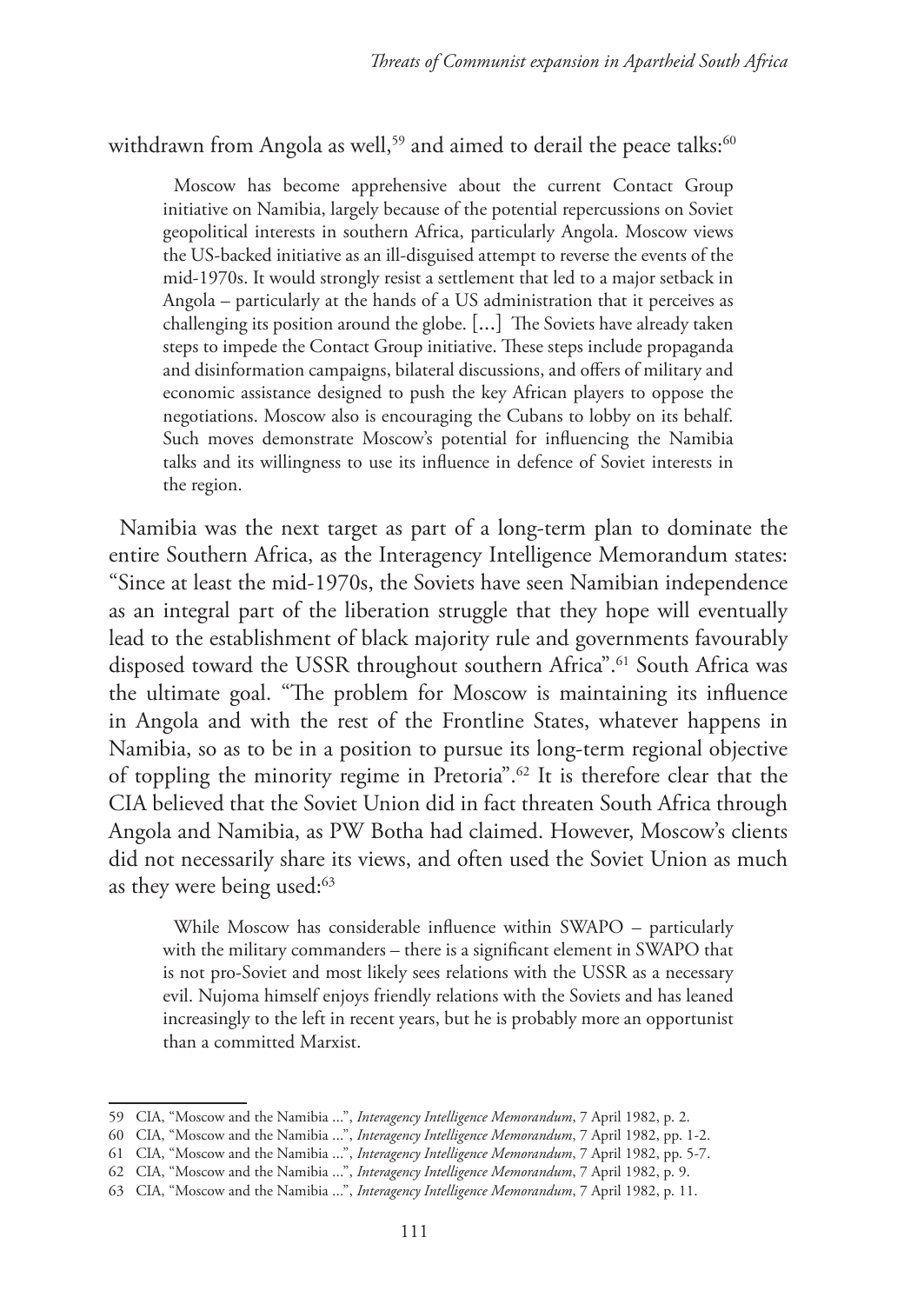At the same time, South Africa was countering Soviet efforts at expanding its influence, most notably through the effective use of the SADF:<sup>64</sup>

Pretoria is motivated by a desire to preserve its preeminent position in the region and to counter Soviet influence. In pursuing those interests, its aggressive tactics have fostered an unwillingness on the part of Frontline States to engage in activity likely to provoke a strong South African reaction; the Soviets, for example, have had little success in persuading Frontline leaders to provide greater and more visible support to the ANC.

While the effectiveness of the SADF as punishment for collaboration with the NP's enemies acted as a deterrent, the Soviet Union also exploited the fears of the Frontline States (Angola, Tanzania, Mozambique, Zambia, Botswana, and from 1980, Zimbabwe) to create a market for arms, thus providing both the problem and the solution to security concerns. In conclusion, the Interagency Intelligence Memorandum states: "the Soviets would continue their practice of exploiting the regional instability which creates a need for Soviet arms assistance, presence, and therefore influence".<sup>65</sup>

The view that South Africa could be the USSR's ultimate target is reiterated in a CIA Intelligence Estimate of 1984: "The Soviets also seek access to southern African landing fields and ports for their air and naval forces. Soviet long-term objectives may also include denial or obstruction of Western access to the region's strategic mineral resources".<sup>66</sup> Note in particular how this document affirms both Malan and Botha's abovementioned claims in detail: the Soviet Union sought to install a friendly government in South Africa to gain access to shipping routes and mineral resources.

In February 1985, the CIA reported in a National Intelligence Estimate entitled, *Soviet Policies in Southern Africa*, that the USSR's key objectives in southern Africa over the following 18 months were: <sup>67</sup>

- To ensure its continued influence with the governments of Angola and Mozambique;
- To preserve its access to Angolan military facilities;
- To prevent a Namibian settlement linked to a Cuban withdrawal from Angola,

<sup>64</sup> CIA, "Moscow and the Namibia ...", *Interagency Intelligence Memorandum*, 7 April 1982, pp. 11-12.

<sup>65</sup> CIA, "Moscow and the Namibia ...", *Interagency Intelligence Memorandum*, 7 April 1982, p. 14.

<sup>66</sup> Central Intelligence Agency (CIA), *Moscow's response to the diplomatic situation in Southern Africa. An intelligence assessmen*t (Central Intelligence Agency, 1984), p. 1.

<sup>67</sup> Central Intelligence Agency (CIA), "Soviet policies in Southern Africa", *National Intelligence Estimate*, 13 February 1985, p. 3.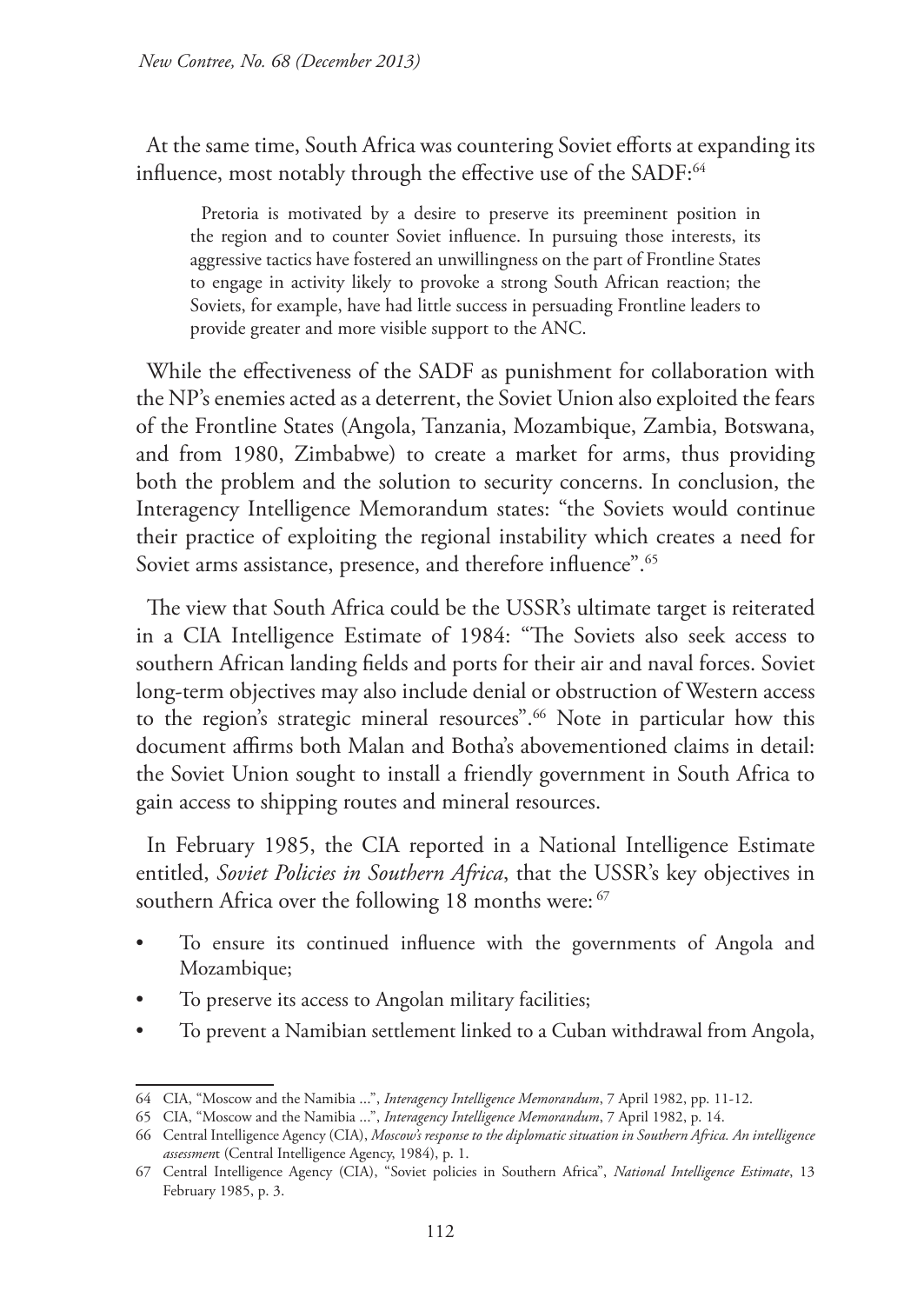particularly one that does not provide for a Namibia dominated by the South-West African People's Organization (SWAPO);

- To undermine South African- and US-sponsored regional initiatives with the aim of isolating the United States and South Africa from black Africa;
- To encourage black African suspicions of South African and US perfidy.

According to this intelligence estimate, much of Moscow's concern was linked to its supply of weapons to Southern African states: "A significant further diminution of tensions between South Africa and Angola or Mozambique would reduce Luanda's or Maputo's need for additional Soviet military assistance, Moscow's key instrument of influence building".68 Again, the CIA believed Moscow attempted: "To enhance over the longer term Soviet access to the region's strategic raw materials and to create the potential to hinder Western access to those resources", and "To obtain, or deny to the West, air and naval access". Interestingly also, Moscow attempted: "To facilitate the polarization of black versus white Africans, and to seek to isolate the United States as the defender of the white South African Government".<sup>69</sup> The report continues:

To achieve these aims in southern Africa, Moscow has sought to consolidate the regimes in Angola and Mozambique, to bring the South-West African People's Organization (SWAPO) to power in Namibia, and ultimately, to bring down the white minority regime in South Africa.

Hampering the USSR's efforts, were, amongst others: "South Africa's military and economic dominance of the region, including Pretoria's willingness to take military action, directly and through third parties, against black African neighbours".70 Angola is again named as crucial to Soviet foreign policy:71

Angola is central to Moscow's pursuit of its regional objectives. It affords the USSR entree and access to the region's remaining liberation movements in Namibia and South Africa, serving as a conduit for Soviet aid and training to SWAPO and African National Congress (ANC) insurgents. The Soviets also are capable of monitoring, and exploiting or creating, unrest in neighboring Zaire from Angola.

In terms of South Africa itself, the Soviet Union supplied weapons and training to the ANC, as reiterated in a Special National Intelligence Estimate of 1986: 72

<sup>68</sup> CIA, "Soviet policies ...", *National Intelligence Estimate*, 13 February 1985, p. 3.

<sup>69</sup> CIA, "Soviet policies ...", *National Intelligence Estimate*, 13 February 1985, p. 9.

<sup>70</sup> CIA, "Soviet policies ...", *National Intelligence Estimate*, 13 February 1985, p. 10.

<sup>71</sup> CIA, "Soviet policies ...", *National Intelligence Estimate*, 13 February 1985, p. 11.

<sup>72</sup> Central Intelligence Agency (CIA), "The African National Congress of South Africa: Organization, Communist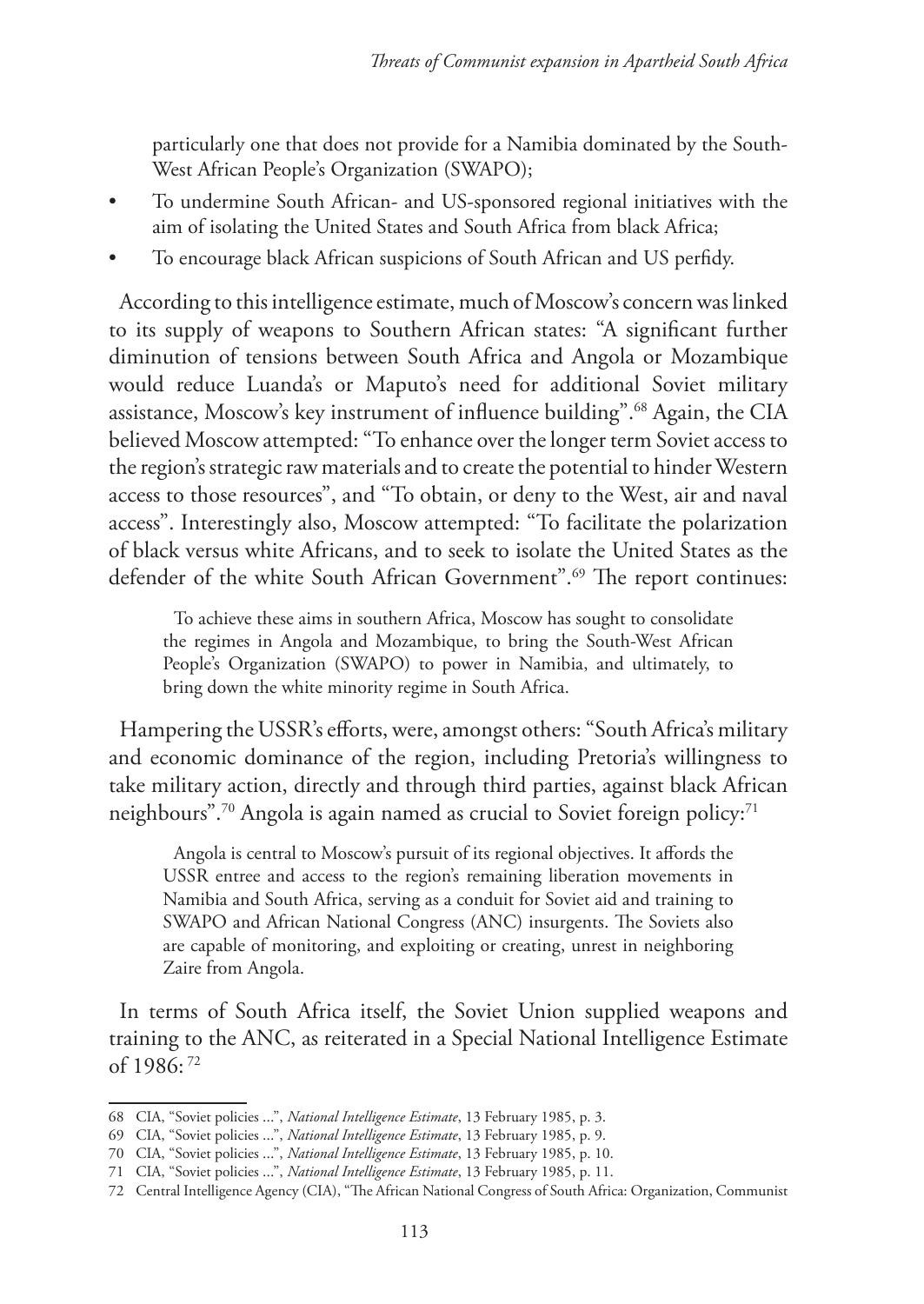The Soviet Bloc supplies virtually all the military equipment to the MK, and the 500 Cuban and East German instructors present in Angolan training camps provide training to MK recruits, among others. The Soviet Bloc donates all advanced military and sabotage training by means of 'scholarships' to the USSR and East Germany; attendance at such courses seems to be sine e qua non for advancement in the MK hierarchy.

However, the ANC – like SWAPO – did not offer wholesale support for the Soviet Union and Communism, and the USSR concentrated on expanding the South African Communist Party (SACP) to counter the black nationalist agenda: "Soviet support to the ANC is across the board and through multiple channels and seems designed to both enhance the influence of the SACP within the ANC as well as maintain Soviet influence over the broader [information redacted]".73 As in Namibia, in providing this support, the Soviet Union was again attempting to avoid a peaceful transition: "One of Moscow's major concerns has been that a peaceful reform and gradual elimination of apartheid would reduce the ANC and SACP chances of seizing power".74

As was the case with SWAPO, the CIA's Special National Intelligence Estimate of 1986 notes dissention in the ranks of the ANC, also in terms of Communist policies, but nevertheless acknowledges a Communist influence that goes beyond a purely nationalist agenda. The report calls the ANC: "the most popular organization in South Africa, but it is an organization with considerable Communist influence and has extensive and longstanding ties to the Soviet Union, a pro-Soviet posture, and it promotes revolutionary violence".75 The report suggests that these factors prohibit the US from supporting the ANC, despite the US's objection to the racial policies of the NP government.

This indicates that the issue was not just that insurgencies in Southern Africa were sponsored by Communist regimes, but also that the Soviet Union used the sponsorship of insurgencies in an attempt to expand its sphere of influence. Furthermore, although noting dissention over whether so-called liberation movements were to be nationalist or Communist, the CIA documents show that Communist ideology was part of the motivation of both SWAPO and the ANC. As such, these reports indicate that the narrative of the Communist

ties, and short-term prospects", *Special National Intelligence Estimate*, July 1986, p. 22.

<sup>73</sup> CIA, "The African National Congress ...", *Special National Intelligence Estimate*, July 1986, p. 22. This is one example of information that was redacted by the CIA before the documents were made public, and clearly suggests that there was more sensitive material here.

<sup>74</sup> CIA, "The African National Congress...", *Special National Intelligence Estimate*, July 1986, p. 27.

<sup>75</sup> CIA, "The African National Congress...", *Special National Intelligence Estimate*, July 1986, p. 26.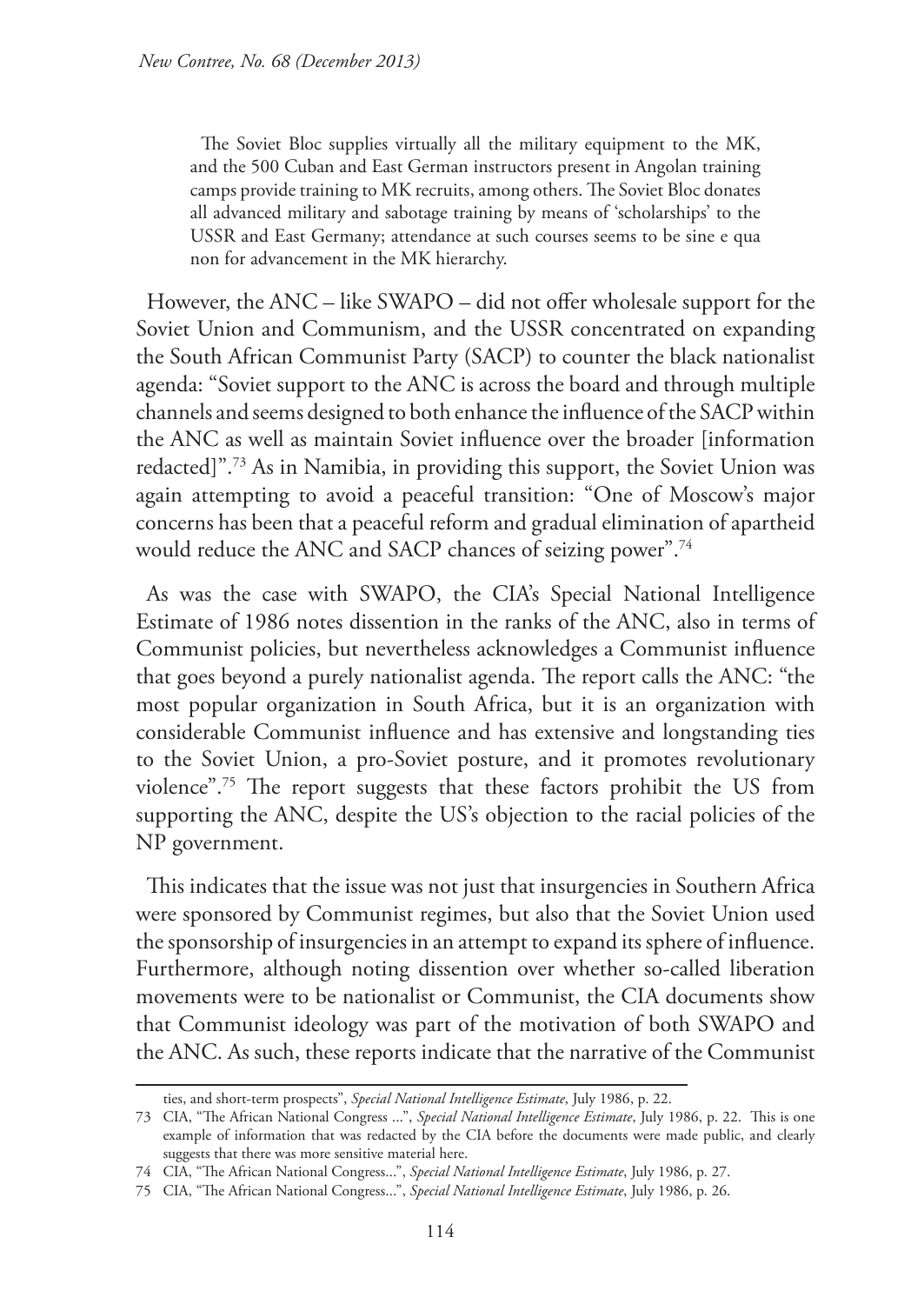threat as proposed by the NP government – particularly by PW Botha and Magnus Malan – can be supported through CIA intelligence reports.

K O'Neill and B Munslow note the importance of Soviet involvement in eventually brokering a settlement on the Namibian and Angolan issues, for Gorbachev's internal reforms also entailed a changing Soviet foreign policy, along with a globally changing political climate.76 By the late 1980s: "In southern Africa, then, two shibboleths of Soviet policy were finally overturned. One was that the key to change in South Africa lay through the route of armed struggle and the other was the viability of a centralized, state-planned socialist economy".77 The CIA's intelligence assessment, *Trends in Soviet policy in the Third World under Gorbachev*, states:<sup>78</sup>

Moscow's approach to regional conflicts has changed substantially. Soviet leaders have opened a dialogue with Washington on these disputes, supported settlement processes in several regions, withdrawn from Afghanistan, and urged client states such as Angola, Cambodia, and Ethiopia to move toward negotiated settlements of disputes and conflicts. The Soviets have continued to supply arms to their allies, however, suggesting that, although they want political resolutions, they are not forcing their clients to accept 'peace at any price'.

Throughout the Border War, the USSR played a major role, and changing Soviet policy was therefore a major contributing factor to the eventual peace settlement, as it had been a major factor in the preceding conflict.

## **A "united fight of the world's progressive forces against imperialism"**

V Shubin's claim of a "united fight of the world's progressive forces against imperialism"79 ironically supports PW Botha's claims of a Total Communist Onslaught. Luu D Huynh however notes that it would be a mistake to consider Communist China, Cuba and the Soviet Union as forming a "monolithic" opposition to Western influence in the Third World.<sup>80</sup> Already

<sup>76</sup> K O'Neill & B Munslow, "Ending the Cold War in Southern Africa", *Third World Quarterly*, 12(3/4), 1990, pp. 86-90.

<sup>77</sup> K O'Neill & B Munslow, "Ending the Cold War ...", *Third World Quarterly*, 12(3/4), 1990, p. 89.

<sup>78</sup> Central Intelligence Agency (CIA), *Trends in Soviet policy in the Third World under Gorbachev. An intelligence assessmen*t (Langley, Central Intelligence Agency, 1989), pp. iii-iiv.

<sup>79</sup> V Shubin, *The hot "Cold War". The USSR in Southern Africa* (Scottsville, University of Kwazulu Natal Press, 2008), p. 3.

<sup>80</sup> LD Huynh, "The perspective of a Vietnamese witness", DL Anderson & JE Ernst (eds.), *The war that never ends. New perspectives on the Vietnam War* (Kentucky, University of Kentucky Press, 2007), p. 83.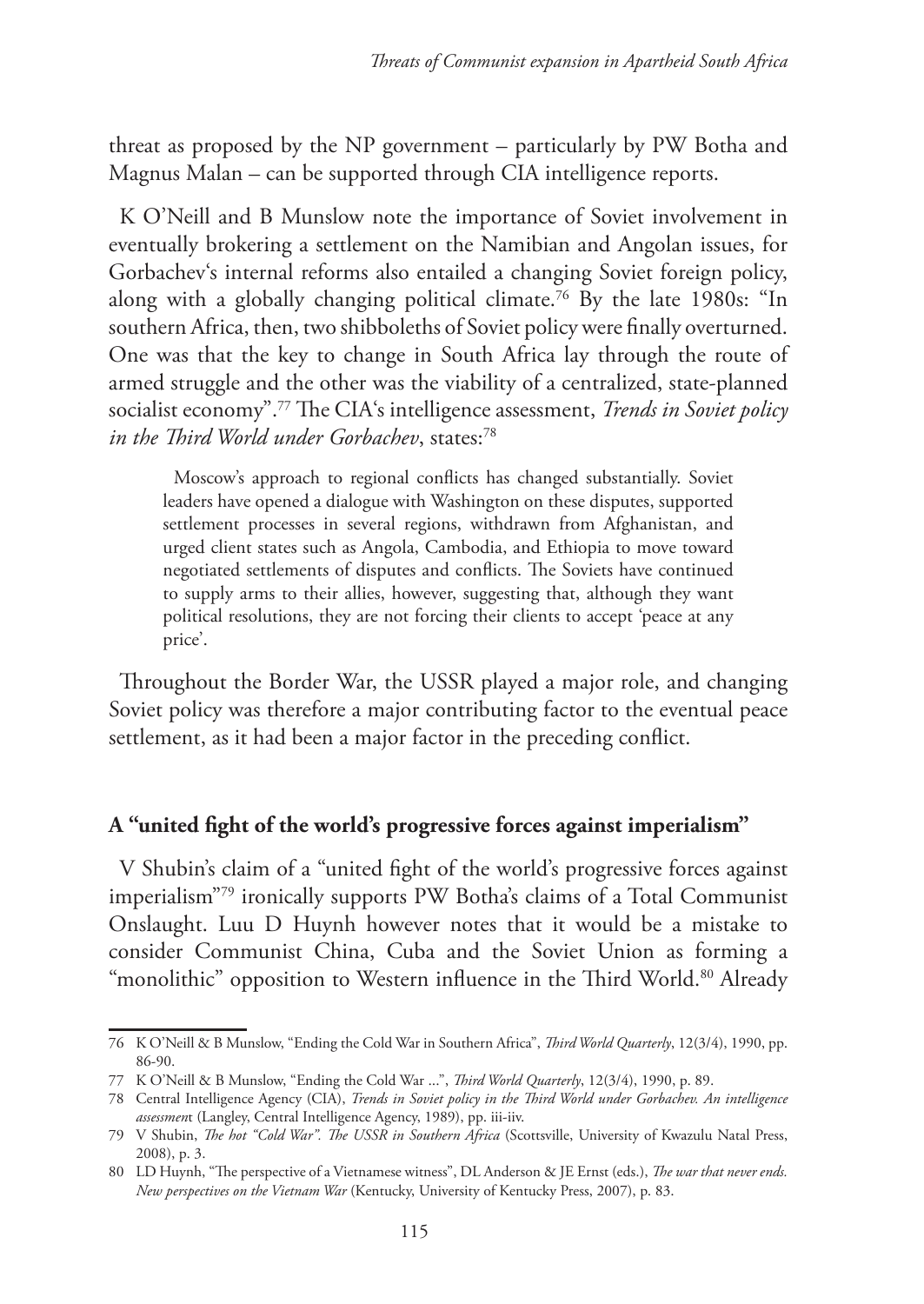in 1950, the USSR refused to help China build nuclear weapons, and as Peter Hough notes, the fact that the US and China found themselves fighting on the same side questions whether the conflict in Vietnam (and Angola) was wholly ideological and suggests that it should rather be seen in terms of power politics.<sup>81</sup>

Throughout the Cold War, China and the USSR differed on various policy issues. In November 1960, after a three-week-long meeting of world Communist leaders in Moscow, the CIA obtained a summary that: "seems to represent a tactical accord to present a facade of unity despite continuing evidence of Sino-Soviet disagreement".82 The CIA Central Intelligence Bulletin continues:

It denounces imperialism in general, with specific emphasis on American imperialism, and condemns Western policies everywhere as aggressive. In contrast, the world Communist movement is presented as unified behind the concept of 'peaceful coexistence,' but the summary does not indicate whether the Soviet or Chinese interpretation of this concept is to prevail. For example, the summary reiterates the long-standing Sino-Soviet agreement that general war can be averted, but it does not deal with the disagreement on the important question of whether, as the Chinese contend, local wars should be expected and even, at times, encouraged.

This suggests a relatively minor difference of opinion on policy between the two major Communist powers, but a CIA Central Intelligence Bulletin of 12 April 1965 notes an even more pronounced conflict between these two powers: 83

The Chinese, in their first direct attack on Brezhnev and Kosygin by name, asserted in People's Daily and Red Flag that the Soviet leaders have ulterior motives in giving aid to North Vietnam and that what the Russians have provided is in no way commensurate with Soviet capabilities. Peking claimed that the Soviets were providing assistance only to keep the situation in Vietnam 'under their control' with the object of striking a 'bargain with the US on it.' The editorial stressed the impossibility of taking 'united action' with people who behave in this way.

Throughout the Cold War, Sino-Soviet rivalries persisted. Any semblance of shared ideologies leading to shared strategic interests was shattered by the 2 March 1969 clash of Soviet and Chinese troops on the Island of Zhenbao

<sup>81</sup> P Hough, *Understanding global security* (New York, Routledge, 2008), p. 30.

<sup>82</sup> Central Intelligence Agency (CIA), "International Communism", *Central Intelligence Bulletin*, 6 December 1960, late item.

<sup>83</sup> Central Intelligence Agency (CIA), "Communist China", *Central Intelligence Bulletin*, 12 November 1965, p. 5.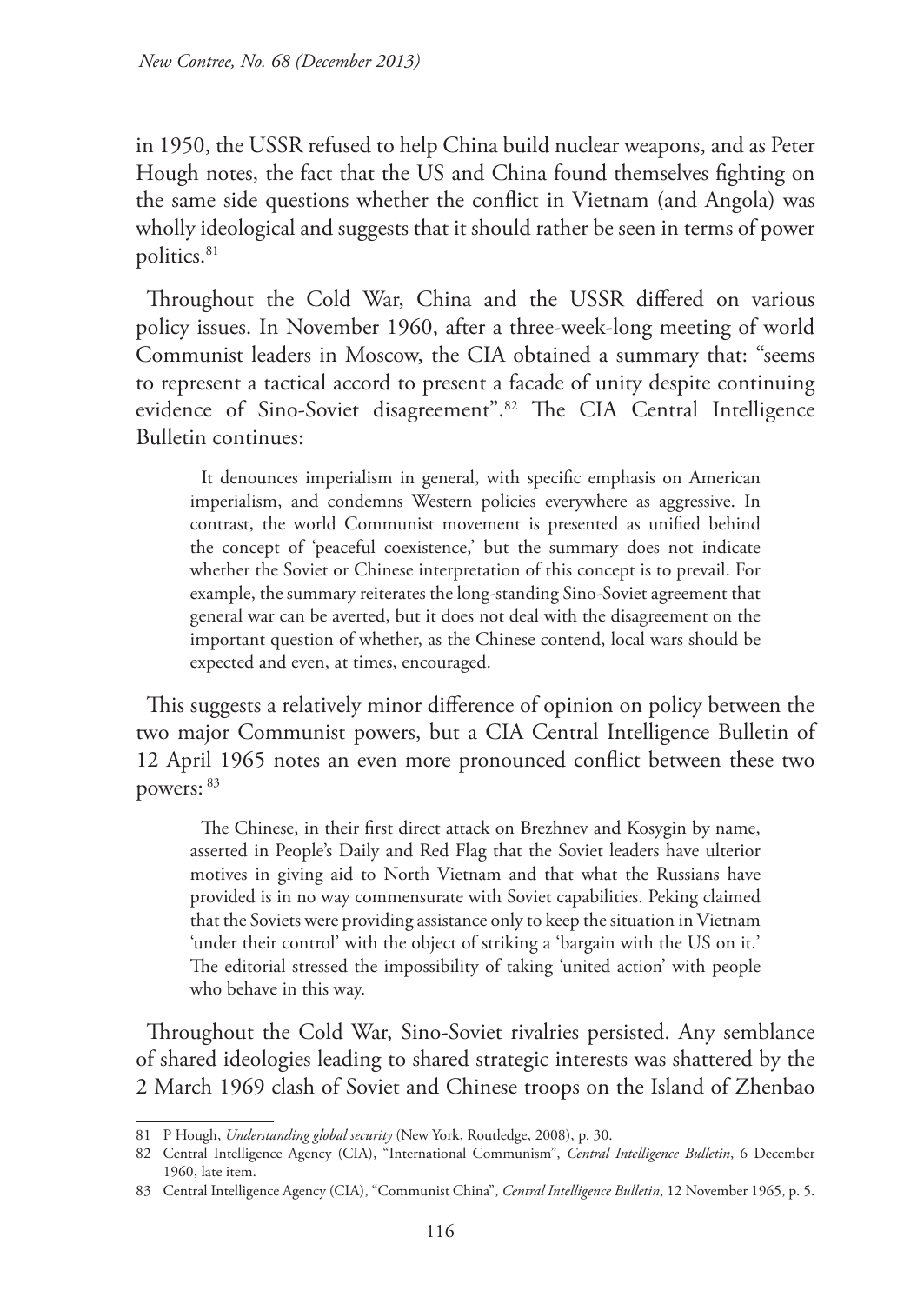(Damansky); one territorial dispute of 400 that prompted Beijing to see the Soviet Union, rather than the US, as their major security threat at the time.84 Similarly, North Vietnam's numerous conflicts with its Communist neighbours also support the argument that the ideology of Communism was not the central motivator of conflicts.

Also in Africa, there was no "united fight of the world's progressive forces against imperialism." While the Soviet Union and Cuba supported the MPLA, the Frente de Libertaçăo de Angola (National Front for the Liberation of Angola or FNLA) and Uniăo Nacional para a Independência Total de Angola (National Union for the Liberation of Angola or UNITA) were supported by, amongst others, the US, South Africa, and China. For instance, in 1974, China sold 25 Type-59 tanks to the FNLA – the same group supported by South Africa during Operation Savannah. E. Barlow is also highly sceptical of the notion that UNITA was an ideological ally of the West during the conflict, and includes a picture taken at a building occupied by UNITA at Cacolo after its capture with the aid of the private military company Executive Outcomes, showing posters of Castro, Lenin, Marx, and Engels.<sup>85</sup> Savimbi of course had strong ties with China during the Cold War.

 That this link between UNITA and FNLA and Communist China existed throughout the war is evident from numerous CIA reports. On 20 March 1972, Brezhnev addressed a trade union congress, of which the subsequent CIA Central Intelligence Bulletin reads: "Brezhnev listed unrequited Soviet efforts to achieve a reconciliation with the Chinese, including a proposal for a non-aggression pact".86 On 22 November 1975, the CIA noted regarding Angola:<sup>87</sup>

The spectre of China looms large in Soviet thinking, and China has, at least until recently, supported another Angolan faction. Moscow would like to put the lie to assertions from Peking that Soviet imperialists do not support the aspirations of the Third World. The message to would-be revolutionaries is that association with Moscow pays off, and that the Soviet Union does not stint in supporting its friends.

<sup>84</sup> Lien-Hang T Nguyen, "Cold War contradictions: Toward an international history of the Second Indochina War, 1969-1973", MP Bradley & MB Young (eds.) *Making sense of the Vietnam Wars. Local, national and transnational perspectives* (Oxford, Oxford University Press, 2008), pp. 228-229.

<sup>85</sup> E Barlow, *Executive Outcomes...*, p. 337.

<sup>86</sup> Central Intelligence Agency (CIA), "USSR", *Central Intelligence Bulletin*, 21 March 1972, p. 5.

<sup>87</sup> CIA, "The USSR's high profile...", *Central Intelligence Bulletin*, 22 November 1975, p. A3.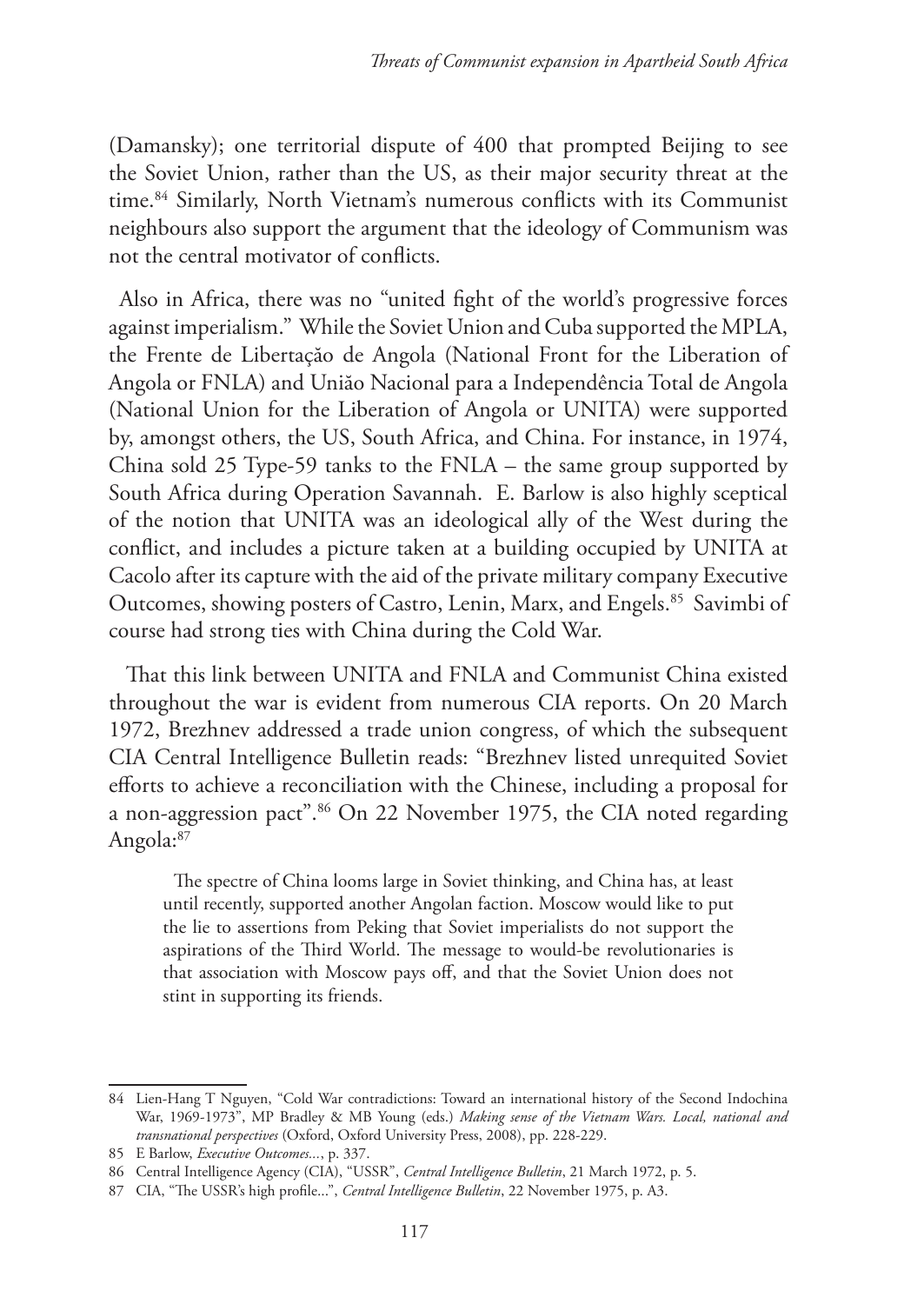At the time of Augustino Neto's visit to the USSR in October 1976, a CIA National Intelligence Daily Cable reported: 88

The Popular Movement's [MPLA] victory in Angola was one of Moscow's most important and visible foreign policy successes in the past few years. It refurbished the Soviets' revolutionary credentials, enhanced their status among the radical black African states, and gave them an important win over their Chinese competitors in Africa.

In August 1976, the CIA reported in a National Intelligence Daily Cable that the USSR had agreed to supply SWAPO with more arms. Note, however, the CIA's speculation: 89

The Soviets, by increasing their military support, may also be attempting to weaken Nujoma's dependence on Chinese arms. Using their success in Angola as evidence, the Soviets may be counselling Nujoma to put himself squarely on Moscow's track in order to ensure maximum Soviet support for his efforts to expand guerrilla operations in Namibia.

As noted in the previous section, SWAPO relied more heavily on Soviet support in later years of the Namibian conflict, but this conflict between the Soviet Union and China continued into the 1980s. A 1984 CIA Intelligence Estimate notes: "Moscow's basic aims in southern Africa are to undermine or supplant Western and Chinese influence and to promote leftist change".<sup>90</sup> This view was reiterated in 1985, where a National Intelligence Estimate claimed that Moscow attempted: "To supplant or undermine Western and Chinese political, economic, and military influence in the region".91 This was for instance done through military assistance and propaganda, in particular by emphasising the US and China's affilliation with South Africa, as already noted in the CIA Interagency Intelligence Memorandum of 1982, entitled *Moscow and the Namibia peace process*.

Communist powers in Southern Africa – as elsewhere during the Cold War – did therefore not present a "united front", just like "liberation movements" did not wholeheartedly adopt Communist ideology. This has important repercussions for the evaluation of the credibility of the Communist Onslaught as proposed by the NP government: from the preceding, the NP's assertion

<sup>88</sup> Central Intelligence Agency (CIA), "USSR-Angola: Neto welcomed warmly", *National Intelligence Daily Cable*, 8 October 1976, p. 16.

<sup>89</sup> Central Intelligence Agency (CIA), "USSR: arms to SWAPO", *National Intelligence Daily Cable*, 17 August 1976, p. 5.

<sup>90</sup> CIA, *Moscow's response to the diplomatic situation...*, p. 1.

<sup>91</sup> CIA, "Soviet policies in Southern Africa", *National Intelligence Estimate*, 13 February 1985, p. 9.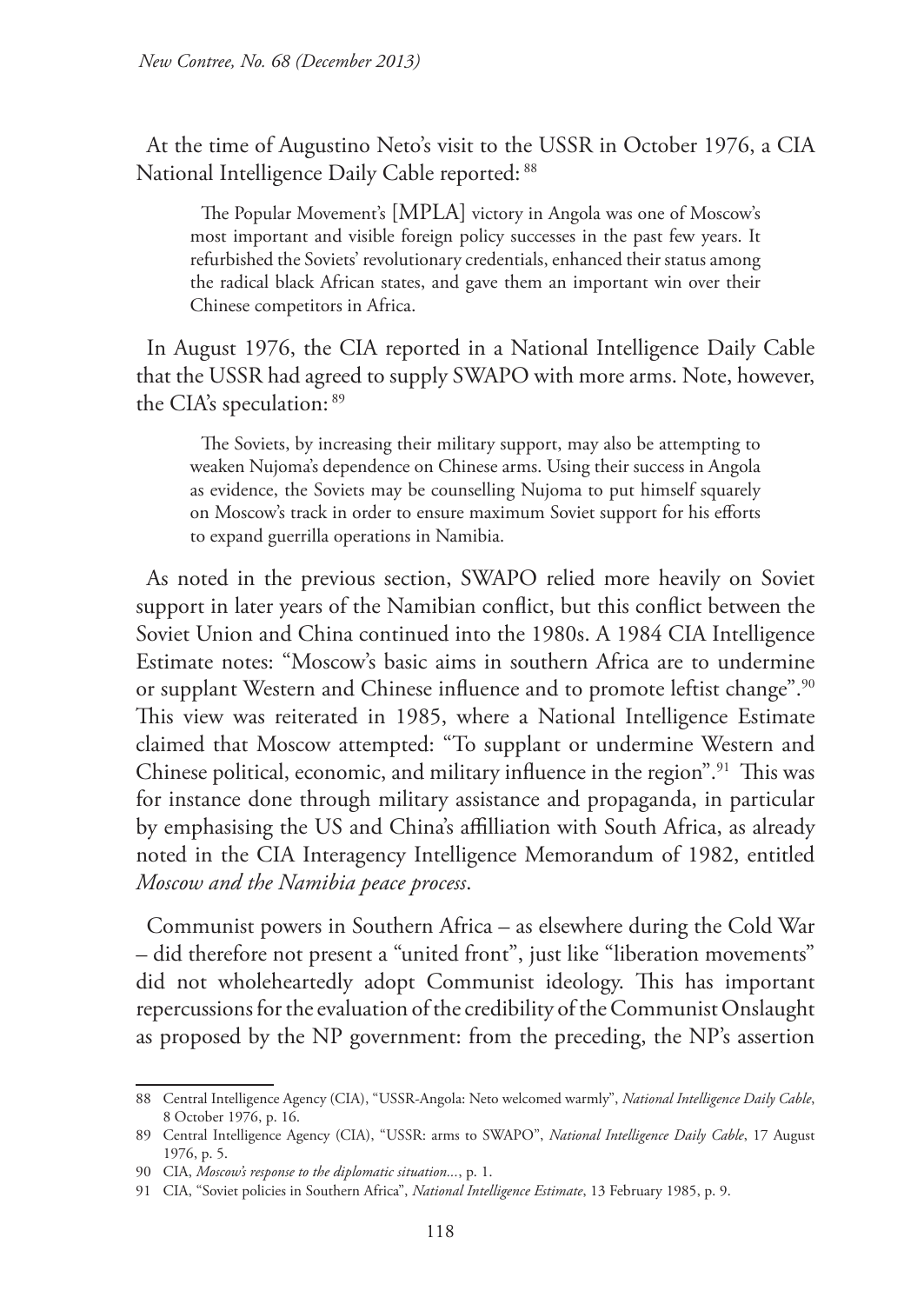that Soviet Communism was a threat to South Africa can be substantiated, but Communism certainly did not present a united front against capitalist interests in the region.

#### **Conclusion on the threat of Communism to South Africa**

In both Vietnam and the wars in Namibia and Angola, Cold War rivalries played a significant role, but states looked after their own interests to a far greater extent than considering ideology. The public, and the soldiers, were told that both these wars were fought to prevent a Domino Effect whereby Communism would spread – and on the Communist side, the message was that imperialism and capitalism needed to be eradicated – but internal rivalries in both camps, along with cooperation across the East-West divide, illustrate that ideology was a secondary strategic consideration. Just as H. Münkler and M. Kaldor believe that ethnic and religious differences are not the causes of what they call "new wars" (such as Rwanda or Bosnia), but merely reinforce conflicts,<sup>92</sup> ideology in the Cold War served to mobilize combatants and public support, whereas state interests played a central role in the conduct of Cold War counterinsurgencies.

What does this make of Botha's claim of a Total Onslaught? From CIA reports, it can be seen that Soviet expansionism was indeed a threat at the time. Overall, therefore, the NP's Total Onslaught was an accurate assessment of the situation in Southern Africa during the Cold War in terms of the Soviet Union. Note, however, that PW Botha claimed: "Dit was 'n oorlog teen Kubaanse en Russiese Kommunisme" [it was a war against Cuban and Russian Communism]93 (as claimed by Malan as well). This statement can therefore be verified using CIA reports of the time. In addition, the claim that the Soviet Union wanted control over South Africa because of its mineral resources and control over shipping routes, as proposed by both Botha and Malan, are found in CIA reports as well. It is therefore not only the concept of Soviet expansionism, but also in the details that NP claims agree with CIA reports. It therefore cannot be said that NP claims of Soviet expansionism was propaganda – this was a much more widely held belief of the Western Powers at the time.

<sup>92</sup> H Münkler, *The new wars* (Cambridge, Polity, 2005), p. 6; M Kaldor, *New and old wars. Organized violence in a global age* (Cambridge, Polity, 2006), pp. 7-8.

<sup>93</sup> J-A Stemmet (Personal Collection), interview, PW Botha (former President, RSA/J-A Stemmet (Researcher, UFS, History Departement), 13 October 2000.